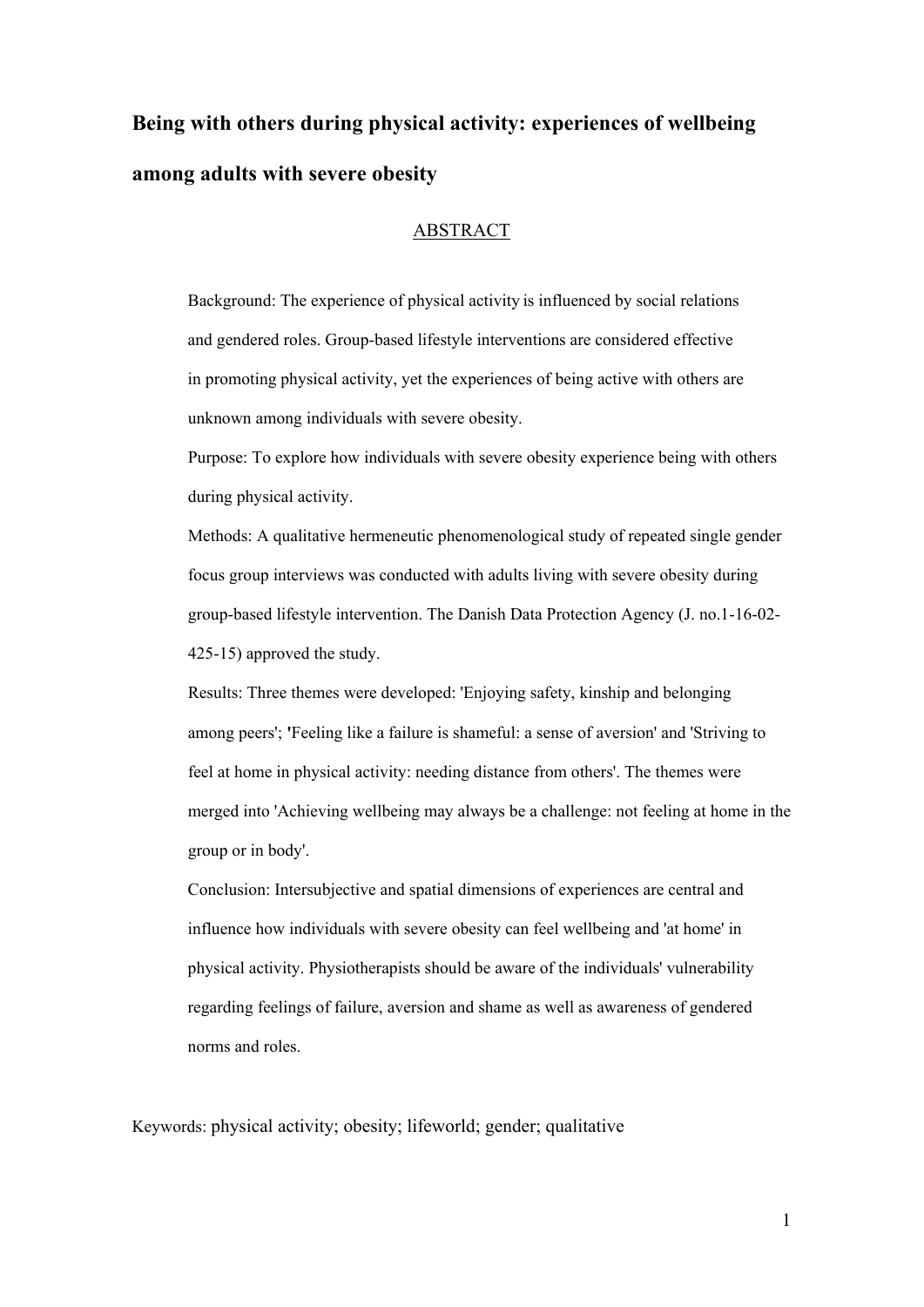#### INTRODUCTION

Severe obesity is associated with an increased prevalence of inactivity (WHO, 2014) and numerous and complex barriers to physical activity (Toft and Uhrenfeldt, 2015). In Denmark lifestyle changes are founded in the bio-medical paradigm addressing behavior in relation to the so-called KRAM-factors: Kost [diet], Rygning [smoking], Alkohol [alcohol] and Motion [exercise] to improve their health or prevent unhealthy lifestyles (Folkesundhed 2006). The success of lifestyle intervention targeted towards people with severe obesity is often related to weight loss or physical outcomes and directed at the extent to which a person's activity level corresponds with agreed recommendations (WHO, 2003). It has been proposed that lifestyle interventions for individuals with severe obesity should focus less on weight loss as the primary outcome and pay more attention to the independent benefits of being physically active (Aadland and Robertson, 2012; Baillot et al, 2015) and to a greater extent attend to existential experiences (Mik-Meyer, 2014).

The terms physical activity and exercise are often used interchangeably, when in fact they have different meanings. Physical activity is defined as any bodily movement produced by skeletal muscles that results in energy expenditure. Physical activity in daily life can be categorized into everyday tasks, mobility for transportation (walking and cycling) and climbing stairs. Exercise is a subcategory or a type of physical activity, which is planned, structured, and repetitive and aims towards improvement or maintenance of body weight, physical skills and health (Caspersen, Powell, and Christenson, 1985). The approach in this study is that participating in any physical activity is more beneficial than being physically inactive (Brach et al, 2004) and that the experiences of physical activity and exercise are influenced by social relations and gendered roles of women and men (Young, 2002).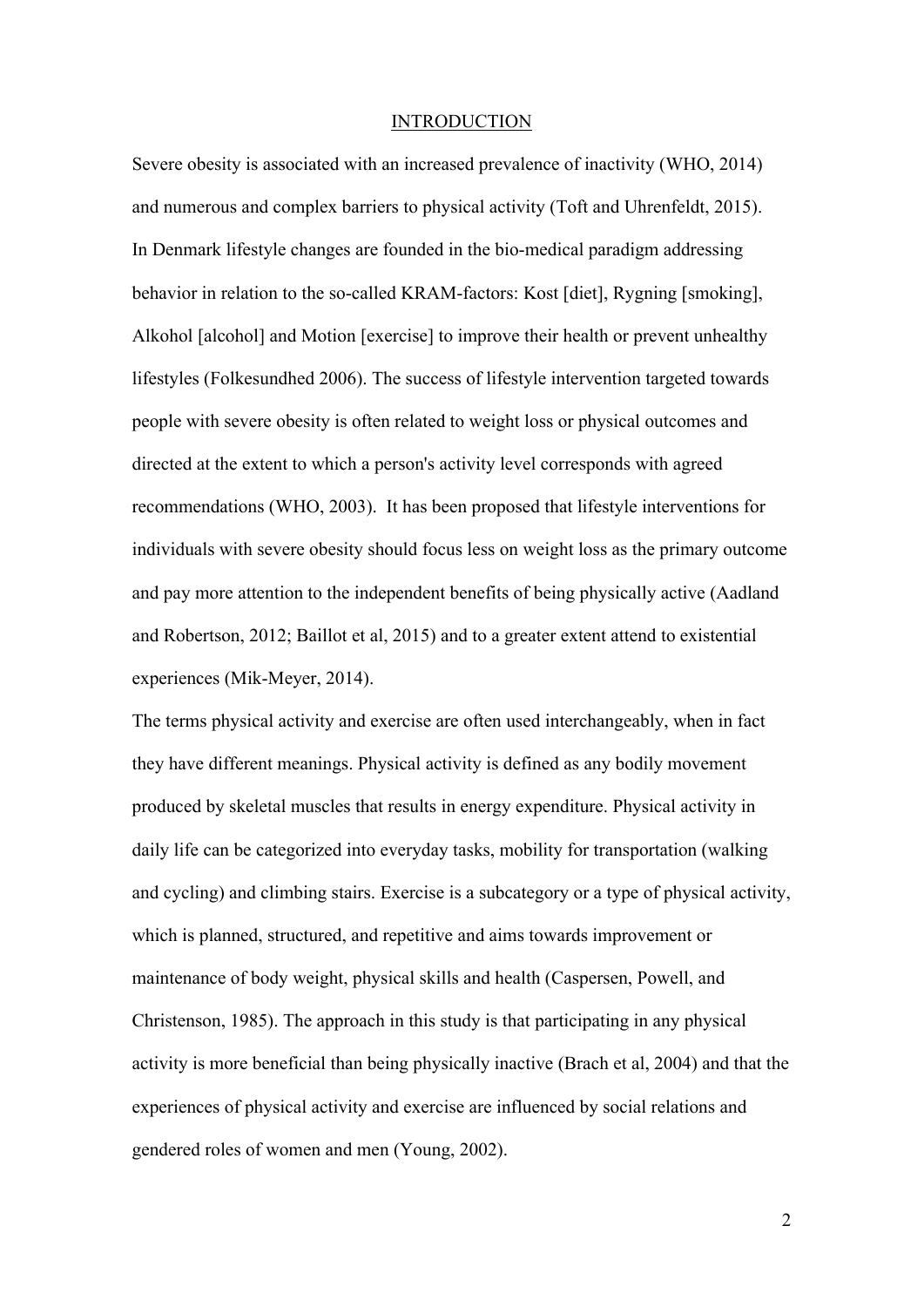Physical activity interventions aim to increase physical activity level among the inactive individuals to obtain health benefits (Hills and Byrne, 2004), and/or weight maintenance in individuals with severe obesity (Donnelly et al, 2009). However, maintaining the activity level after intervention is found to be an on-going challenge (Tate et al, 2007). Being unable to remain active may make patients appear unsuccessful and physiotherapists (PT) may feel disappointed and unable to help and find it difficult to speak about and to understand the patient's lifeworld experiences (Groven and Heggen, 2018). This is why encountering obese patients individually or in group-based lifestyle intervention programs can be a challenge. Recent studies have enhanced the understanding of what it is like to live with obesity as an existential challenge (Haga, Furnes, Dysvik, and Ueland, 2019b; Ueland, Furnes, Dysvik, and Rørtveit, 2019) and how lifestyle change for weight loss in the long term presents existential aspects that are deeply personal (Natvik et al, 2018).

Wellbeing is a keyword in the The World Health Organization (WHO) definition of health, which "goes beyond healthy lifestyles to wellbeing" (WHO, 1986) and for example, a Danish WHO-5 Questionnaire has been developed to measure mental wellbeing (Psychiatric Center North Zealand, Psychiatric Research Unit, 2017). Empirical research has reported that individuals with severe obesity lack wellbeing in physical activity (Ekkekakis and Lind, 2006). However, qualitative insight into how individuals with severe obesity experience existential wellbeing in relation to physical activity is lacking even though a growing body of research on complex existential challenges in relation to body, life and existence exists (Haga et al, 2019b; Ueland et al, 2019; Haga et al., 2019a; Ueland, Dysvik, and Furnes, 2020).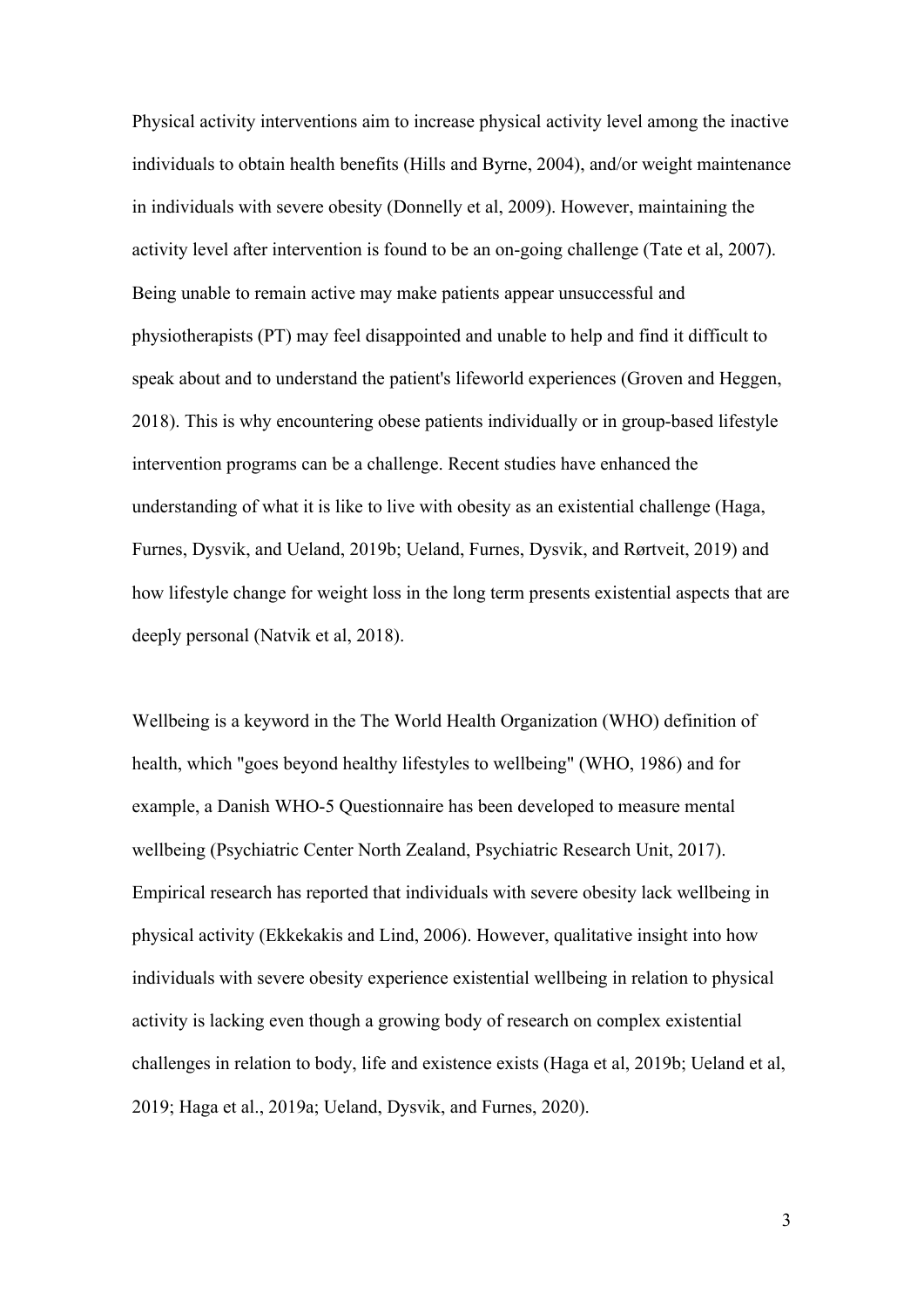It has been suggested that HCP should aim for promotion of wellbeing and reduction of weight stigma in order to be supportive (Dikareva et al, 2016; Dahl et al, 2014; Rand et al, 2017) and it has been emphasized that social and environmental factors were important barriers to physical activity in individuals living with severe obesity (Baruth et al, 2014; Dahl et al, 2014; Denison et al, 2015; Groven and Engelsrud, 2010). The group setting for interventions has been found to add negative experiences of one's own identity as obese (Bombak, 2015). Additionally, physical activity may contribute to experiences of weight stigmatization (Hunger et al, 2015), especially among women (Monaghan and Malson, 2013), which may become a barrier to physical activity (Vartanian and Novak, 2011). On the other hand, physical activity with others may contribute to a feeling of connectedness that can prevent a sense of loneliness and isolation (Piana et al, 2013) and provide a positive relationships with other people, which are important to initiate and maintain physical activity participation (Thomas et al, 2008; Wiklund, Olsen, and Willen, 2011).

A systematic review and meta-synthesis of qualitative literature on facilitators and barriers to physical activity among individuals with severe obesity by Toft and Uhrenfeldt (2015) reported that existential suffering and wellbeing were related to a sense of "Belonging with others", or its absence, e.g. with HCPs, in private network and in group activities with peers (Toft and Uhrenfeldt, 2015). Likewise, a review found that a sense of belonging was provided in group-based weight management interventions for adults with severe obesity (Skea et al, 2019). However, in both systematic reviews, the male perspectives were underrepresented.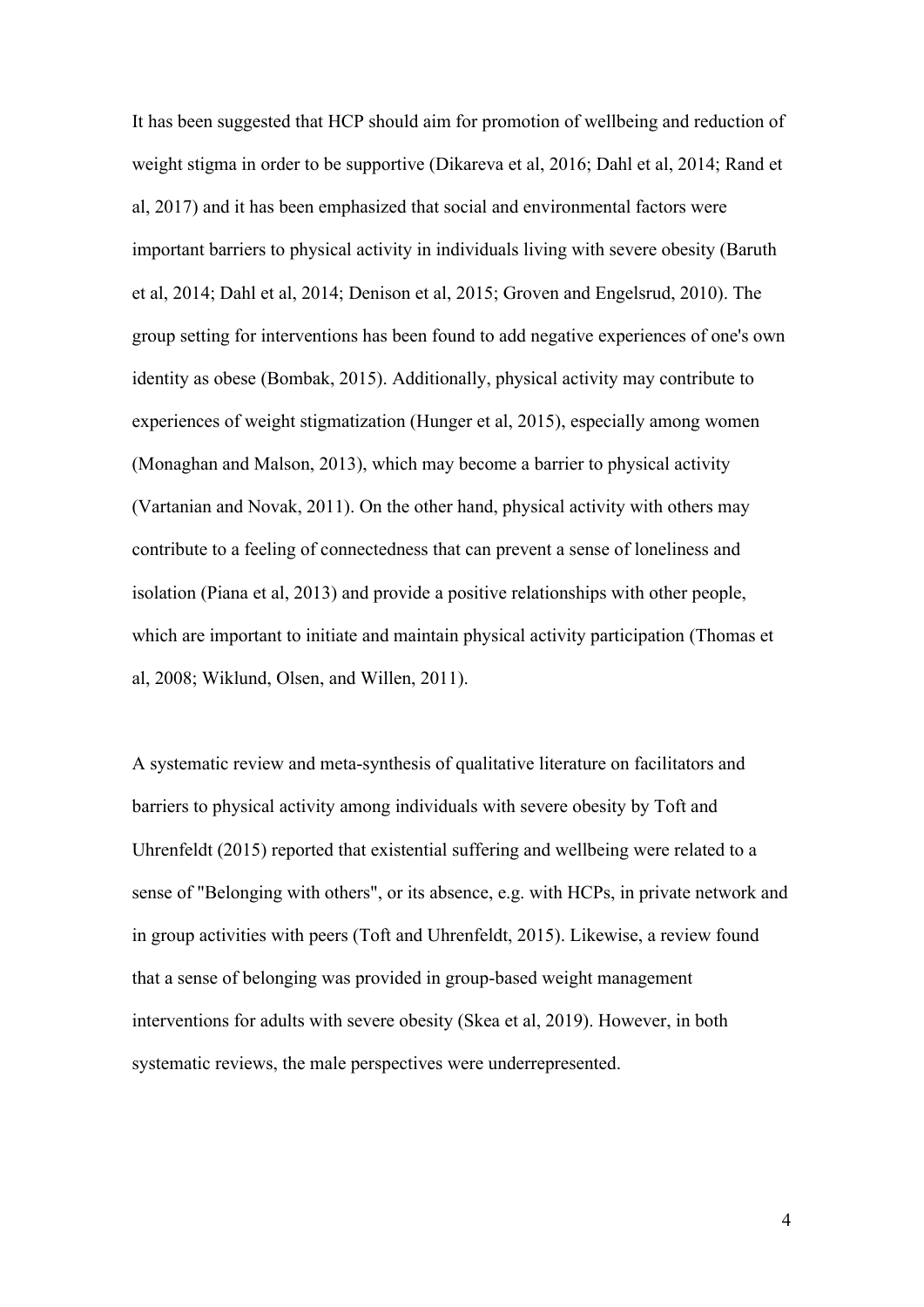In Denmark marginalised subgroups of men, e.g. severely obese men, are identified as a specific population when planning health initiatives (Danish National Board of Health, 2010). Gendered differences in everyday health care practice are guided and constrained by social norms and situations, i.e. gender is a part of a person's lived experience of being active in the world (Saltonstall, 1993). Further gender is not necessarily binary and is closely linked to identity. Much literature has pointed to stereotypical 'masculine' and 'feminine' health behaviour (Hunt et al, 2007), where men are less engaged with health and wellbeing issues than women (White et al, 2011). Therefore, experiences relevant to gender are important to investigate in order to provide different aspects of a phenomenon (Bullington, 2006), e.g. wellbeing in physical activity. It is relevant in the clinical context of lifestyle intervention, where men are underrepresented among HCPs and patients and there is a risk of enacting stereotyped gendered norms by both groups, which may limit the possibilities of making lifestyle changes.

To the best of our knowledge, the experiences of physical activity among women and men with severe obesity during group activities and in everyday life are not yet reported. Also little attention has been paid to the lifeworld experiences of exercise with others, in group settings.

The purpose of our study is to explore how individuals with severe obesity experience being with others during physical activity. Specifically we asked: "How do women and men with severe obesity address, talk about and describe and refer to their experiences of being physically active with others, while undergoing lifestyle intervention?

# THEORETICAL FRAMEWORK

The study is based on hermeneutic phenomenology founded in the existential German philosophy of Being-with-one-another in the world in a spatial manner and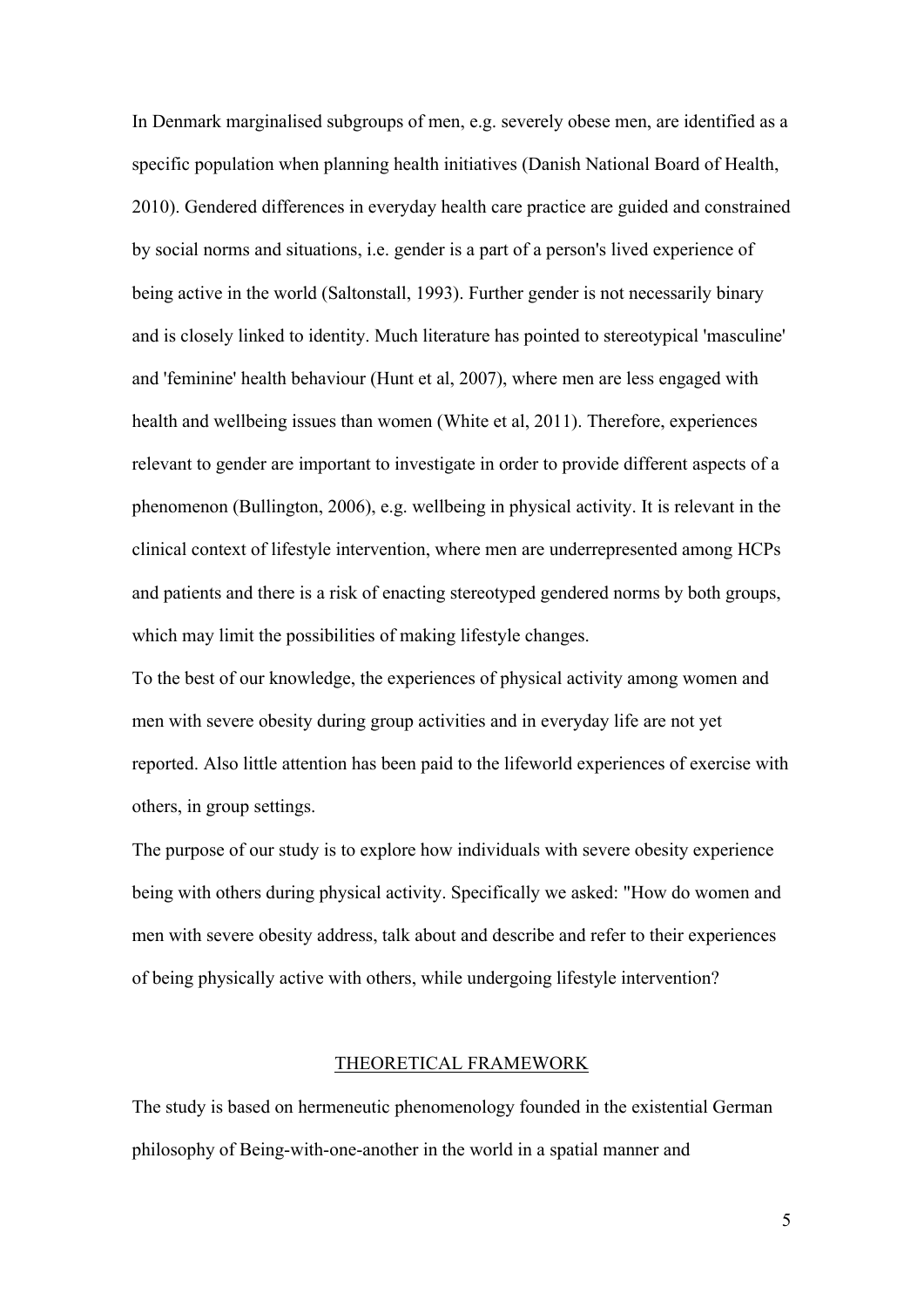intersubjective dimensions of experience (Heidegger, 1962/2008). As human beings, we influence and are influenced by the world and other human beings and their norms (Gadamer, Misgeld, and Nicholson, 1992). Therefore, being active is always part of a shared lifeworld as acting, embodied and social human beings (Heidegger, 1962/2008). The study is guided by Heidegger's existential theory, in that, any experience of wellbeing is both a way of being-in-the-world, as well as a felt sense of what wellbeing is like as an experience (Galvin, 2013). Furthermore, in order to deepen the understanding of the participants' existential lifeworld experiences of being with others in physical exercise, we used dialogue to access experience, where different horizons are shared in language (Gadamer, 1975/2013). Todres and Galvin (2010), building on lifeworld theory, lay out a philosophical foundation for ideas about wellbeing as a sense of dwelling and a sense of mobility intertwined. They later (Galvin and Todres, 2011) describe a conceptual framework that delineates eighteen different kinds of wellbeing by unfolding a 'dwelling-mobility' lattice, which takes these theoretical ideas in practical directions. Here dwelling emphasizes a settling into the present moment/situation with acceptance of things as they are, whereas mobility describes all the ways that one can have access to the feeling of possibility. The deepest possibility of wellbeing is experienced when these two, dwelling and mobility, are integrated, and wellbeing experience is always in relation to their falling away, an absence of dwelling or an absence of mobility, giving rise to forms of suffering (Galvin and Todres, 2013). The conceptual framework is sensitised by six lifeworld domains, which are the experiences of lived time; lived space/spatiality; identity; lived relations/intersubjectivity; mood and the lived body/embodiment (Galvin and Todres, 2013). For the purpose of this paper the lifeworld domain of lived relations, i.e. intersubjectivity or "Being-with" others (Gadamer, 2013:127) and relationality or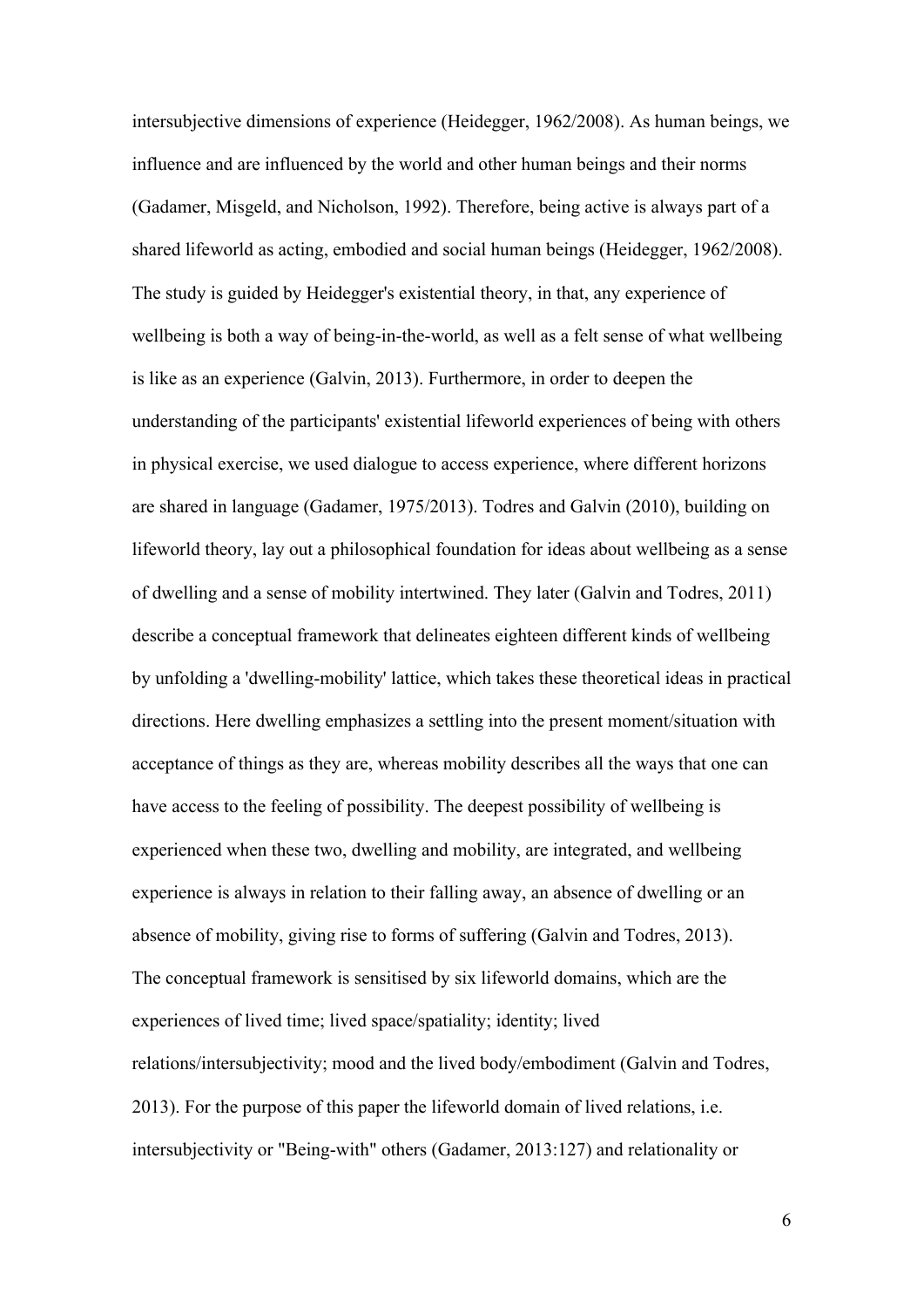communality (Van Manen, 1997:101) , is focused on. Within Todres and Galvin's framework, this refers to for example, how we are in the world with others which may manifest as mysterious interpersonal attraction, i.e. feeling attracted to the novelty of another and interest in other people by wanting to get to know them (mobility emphasis), and a sense of belonging, or even kinship, i.e. feeling comfortable and relaxed with others, feeling at home with others (dwelling emphasis) and in the deepest sense of wellbeing (dwelling and mobility with an intersubjective emphasis) achieving a sense of mutual complementarity with others (Galvin and Todres, 2011). These conceptual ideas were used as a sensitising background in exploring how individuals with severe obesity experience being with others during physical activity.

#### **METHODS**

The present paper is part of a larger study aiming to gain in-depth understanding of the temporal experiences of well-being in the context of lifestyle changes in both a clinical setting and in the participants' home setting among women and men with severe obesity. The same participants were individually interviewed prior to intervention and at the end of the intervention (at 6 months) (Toft et al, 2020) and at 18 months, i.e. one year after the end of intervention (Toft, Nielsen, Uhrenfeldt, 2020). All interviews conducted by first author.

The participants were purposefully recruited by a secretary of the department of lifestyle rehabilitation from a waiting list of patients awaiting lifestyle intervention by the criteria: adult  $\geq$ 18 years, BMI $\geq$ 40 kg/m<sup>2</sup>. She contacted the patients until eight women and eight men were recruited for repeated interviews including the focus group interviews (FGIs) of this study.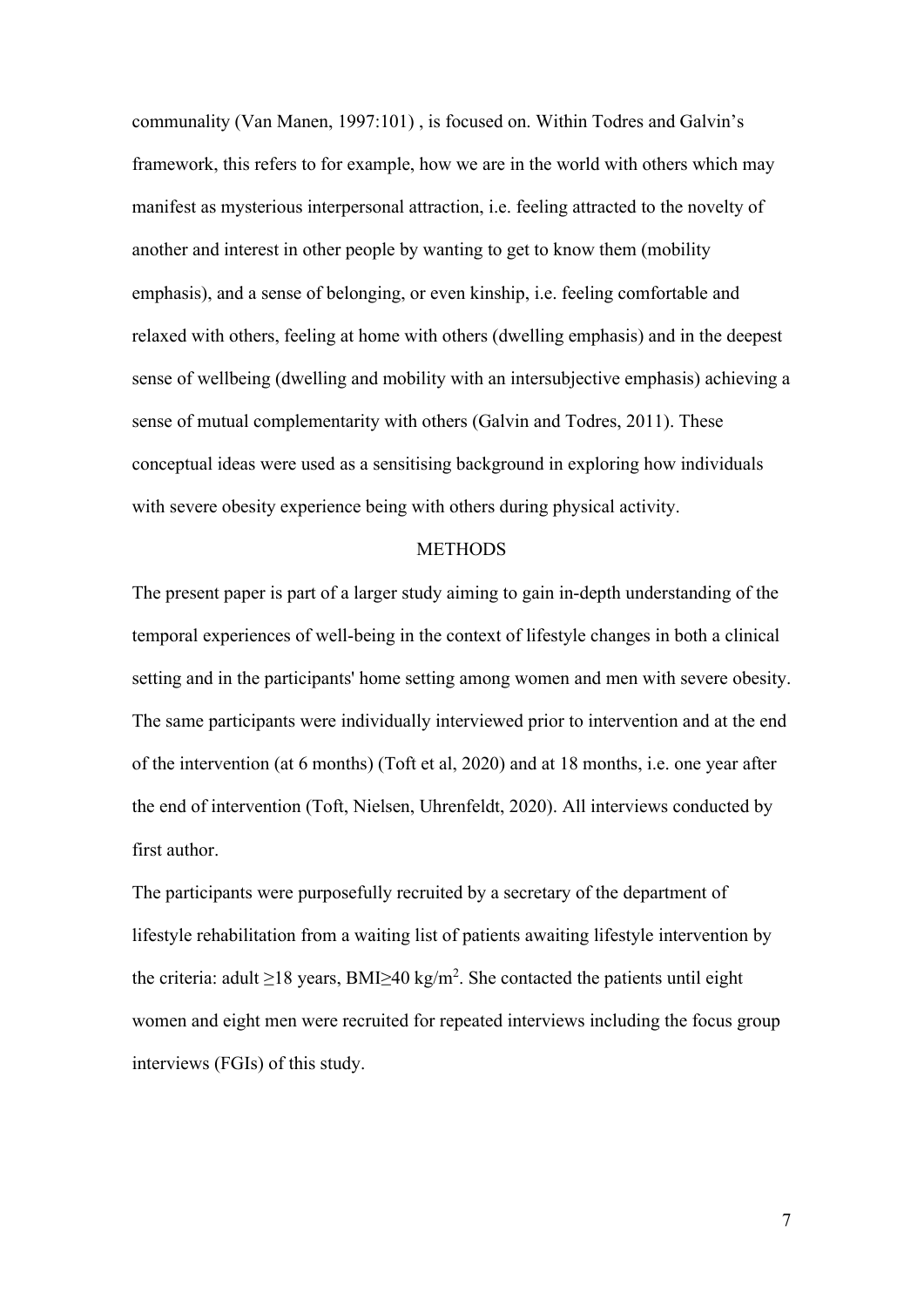The participants participated in six months of group-based lifestyle intervention with three four-day in-hospital admissions at a Danish public hospital with held a physical activity component of different types of physical activity and exercise (See table 1) .

(Insert table 1 here, please).

Four focus group interviews were undertaken, these were organised as single gender groups and conducted in two rounds. The first round was conducted at the start of the intervention and second round at the end (at 6 months). The groups were purposively organised as homogeneous with regard to BMI status and gender (Morgan, 1997).

The first author's experience as a PT working with individuals living with severe obesity provided pre-knowledge and pre-understanding of the topic in question (Brinkmann and Kvale, 2015). Her experience in asking questions and moderating group dynamics was considered an advantage. Interview guides were developed for each FGI (Krueger and Casey, 2009). The first FGI round used the opening question: "Could you please tell me about a significant experience of being physically active with others, and what the experience means to you?". The second FGI round was conducted to add depth to the data of the first FGI. The use of the 'Picture Sorting method' was chosen to increase the involvement in the discussions in a more reflective and enjoyable way (Colucci, 2007), assuming it could add breadth to the research findings gained from individual interviews. The method was piloted in group of individuals prior to use. The FGIs were conducted in a meeting room at the hospital in the spring and autumn 2016, and they all lasted as planned for 90 minutes.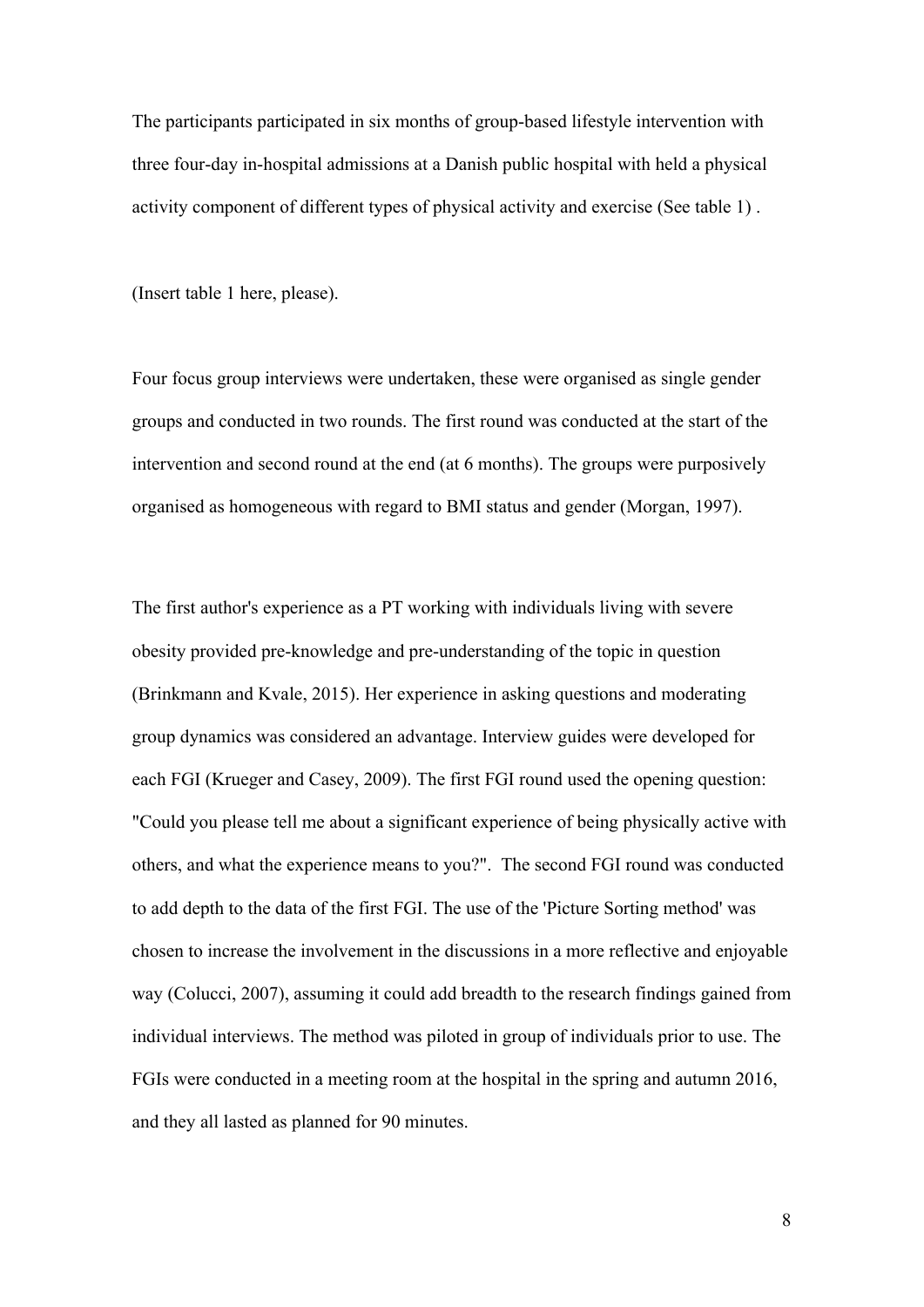The study was approved by the Danish Data Protection Agency (J. no. 1-16-02-425-15). The study was performed in compliance with the Helsinki Declaration (World Medical Association, 2013). All participants were informed orally and in writing and gave written informed consent to participate. They were guaranteed anonymity and were informed of the right to withdraw from the study at any time without reprisal.

#### Analysis

A phased analysis based on a hermeneutic approach was used in three steps of questioning: (1) "What do participants address?" (2) "How do they talk about it?" and (3) "What experiences do they refer to and describe?" (Fleming, Gaidys and Robb, 2003).

In the first step all FGIs were audio and video recorded and transcribed verbatim by a transcriptionist, and afterwards verified for accuracy by the first author. The audio recordings were listened and re-listened to and transcripts were read and re-read to cluster expressions that reflected the meaning of the text as a 'whole', i.e. searching for the topics addressed by the groups. In the second step, each participant's talk was interpreted by the first author, in order to understand their experiences through the medium of a language (Gadamer 2013). Via dialogue she used her own preunderstanding, sensitised by the well-being theoretical framework to identify common themes of each FGI and moved back and forth between the 'whole', and the 'parts', i.e. themes addressed and examples and descriptions given by each participant. In the third step, the understanding of the subject matter was expanded by relating the individual's experiences to the reflected meaning of the 'whole' text including experiences or contexts that were referred to.

The first round of FGIs was analysed before round two in relation to step 1 and 2. In step three the first and second round were merged and the data was interpreted and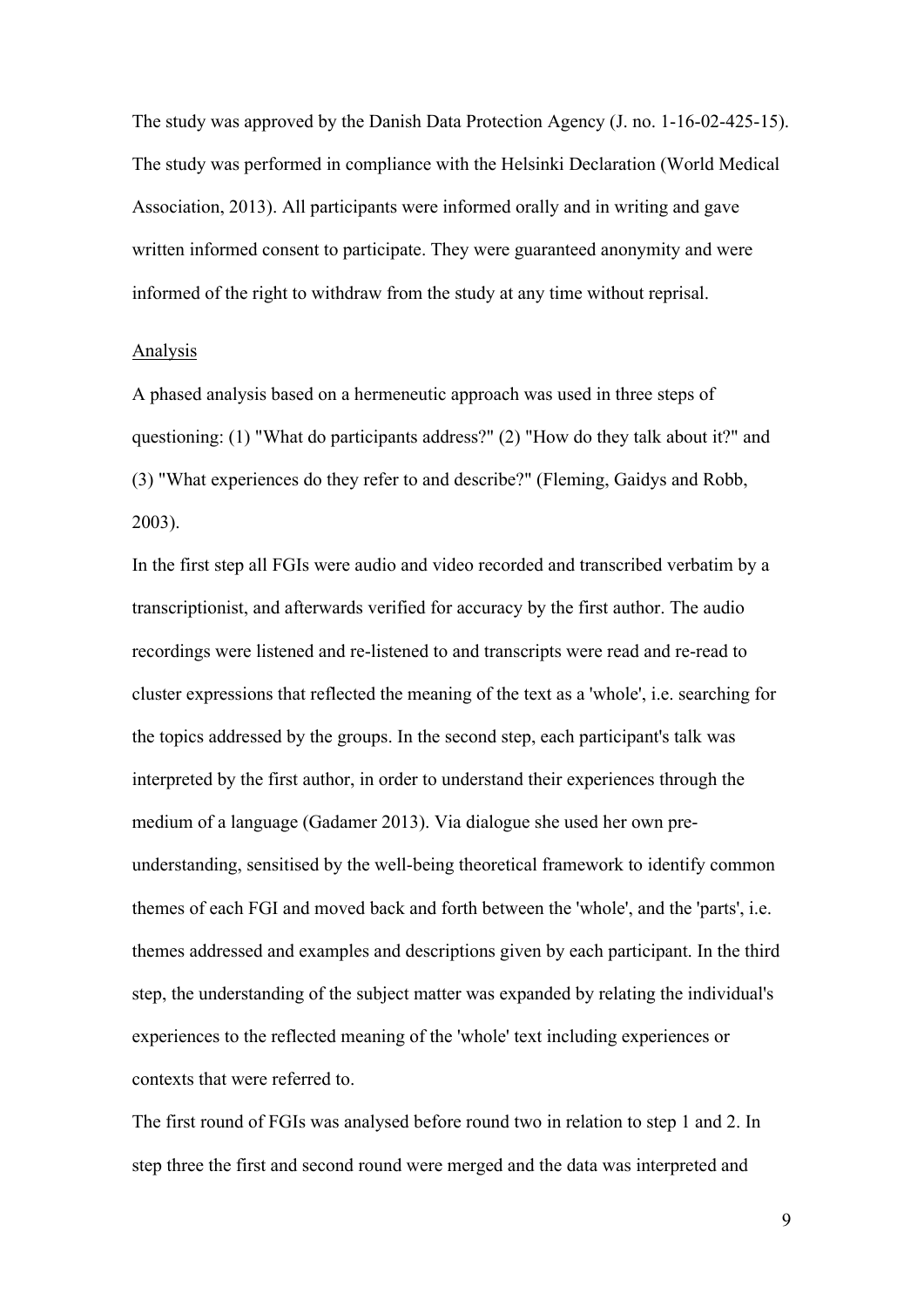sensitized according to the conceptual framework. The interpretation was conducted in a reflective way with regular discussions of pre-understanding and understandings with co-authors in a circular process of moving between data on a group level and reflecting on the data from the individual's understanding (Smythe et al, 2007).

# *RESULTS*

Seven women (30-57 years) and eight men (25-68 years) were included for first FGI round. The participants were in the same intervention group, however some changed their dates for hospitalisation and were not present at the time of the second FGI and one woman dropped out of intervention. For that reason, additional three women and one man were recruited only for the second interview round to reach the ideal of four to seven participants in each group (Jones, Brown and Holloway, 2013).

The experience of what it is like to be with others (intersubjective dimensions of experience) during physical activitywas addressed through three themes: 'Enjoying safety, kinship and belonging among peers'; 'Feeling like a failure is shameful: a sense of aversion' and 'Striving to feel at home in physical activity: needing distance from others ' representing a continuum of experiences of wellbeing and suffering, i.e. the absence of wellbeing to varying degree. The existential experiences were connected as 'Achieving wellbeing may always be a challenge: not feeling at home in the group or in body'. (see table 2).

(Please insert table 2 here)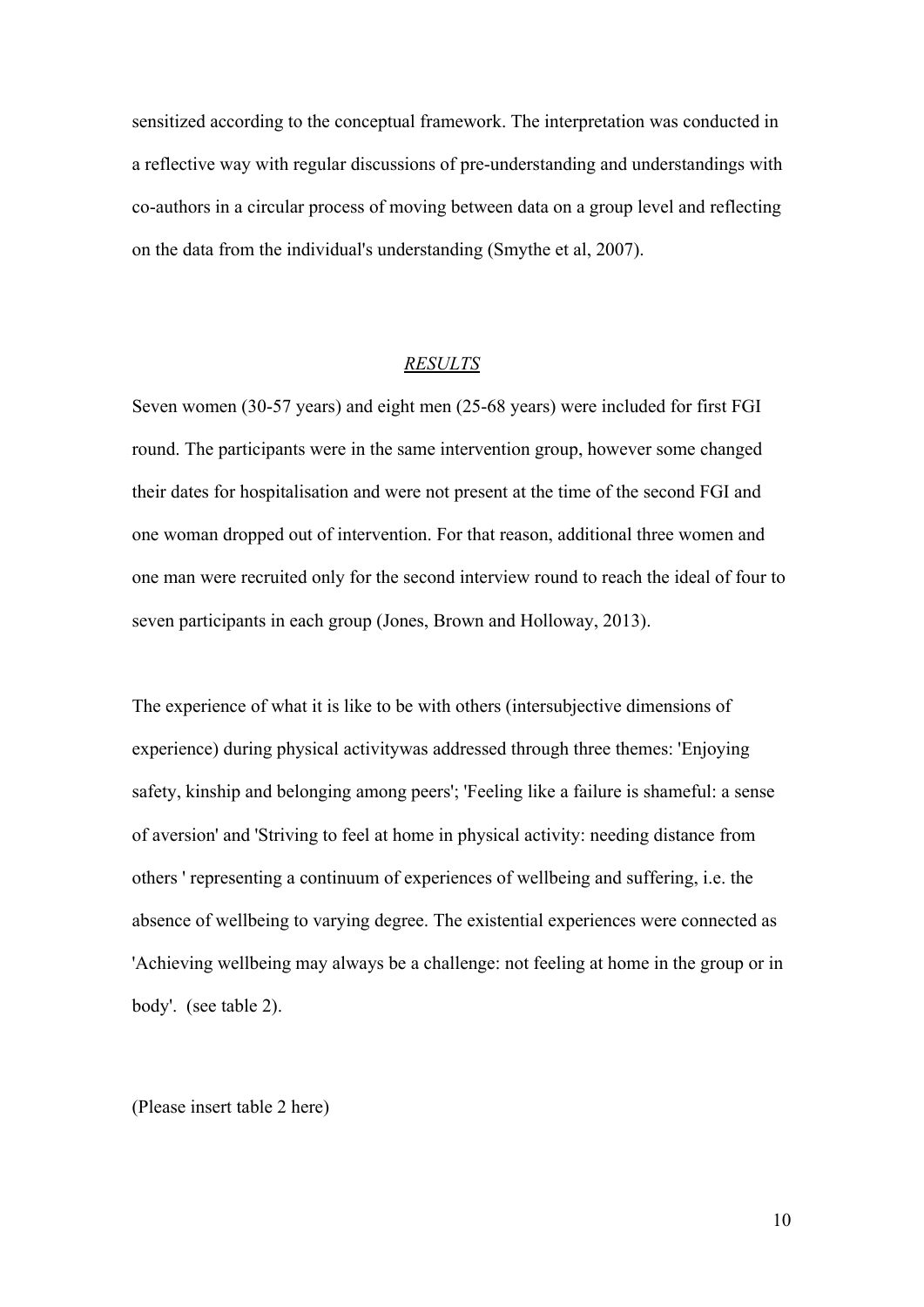### 'Enjoying safety, kinship and belonging among peers'

Wellbeing within the domain of intersubjectivity was related to being among peers, i.e. people living with obesity and wanting help to make lifestyle changes, was addressed by both women and men. Being among peers brought a kind of safety, kinship and belonging during physical activity intervention. The participants felt safe among other individuals with severe obesity and a kind of kinship due to their experiences of the same kind of weight stigma. Being among peers opened up a new willingness to participate in physical activity. They worried less about bodily appearance, which was felt as a liberating experience:

"Among like-minded people, there isn't anyone around to laugh at you if you fall over during some ballgame or if your stomach flops out a little". Male: 25 years old. It was a new kind of belonging, making room for being who you are and with a minimal risk of being embarrassed.

The women talked about the relief of being able to share personal issues and mirroring their own situation in others' with a mutual history of similar problems and experiences. It gave them a feeling of an implicit understanding and kinship. Peers were referred to as being women of large body size and with similar limitations, and being in a group of peers eased their acceptance of themselves in relation to being physically active. They also talked about how they felt no sense of belonging due to uncertainty and the risk of looking ridiculous, chubby, falling over or breaking funiture or equipment. Among peers they felt safe and courageous, which was needed to be able to participate in unfamiliar activities. A woman chose to try yoga for the first time and felt courageous in doing so. She described the experience:

I feel like a bull in a china shop. I feel really clumsy [doing yoga]. All those positions you have to get into…if I'm not able to do them, I get mad at myself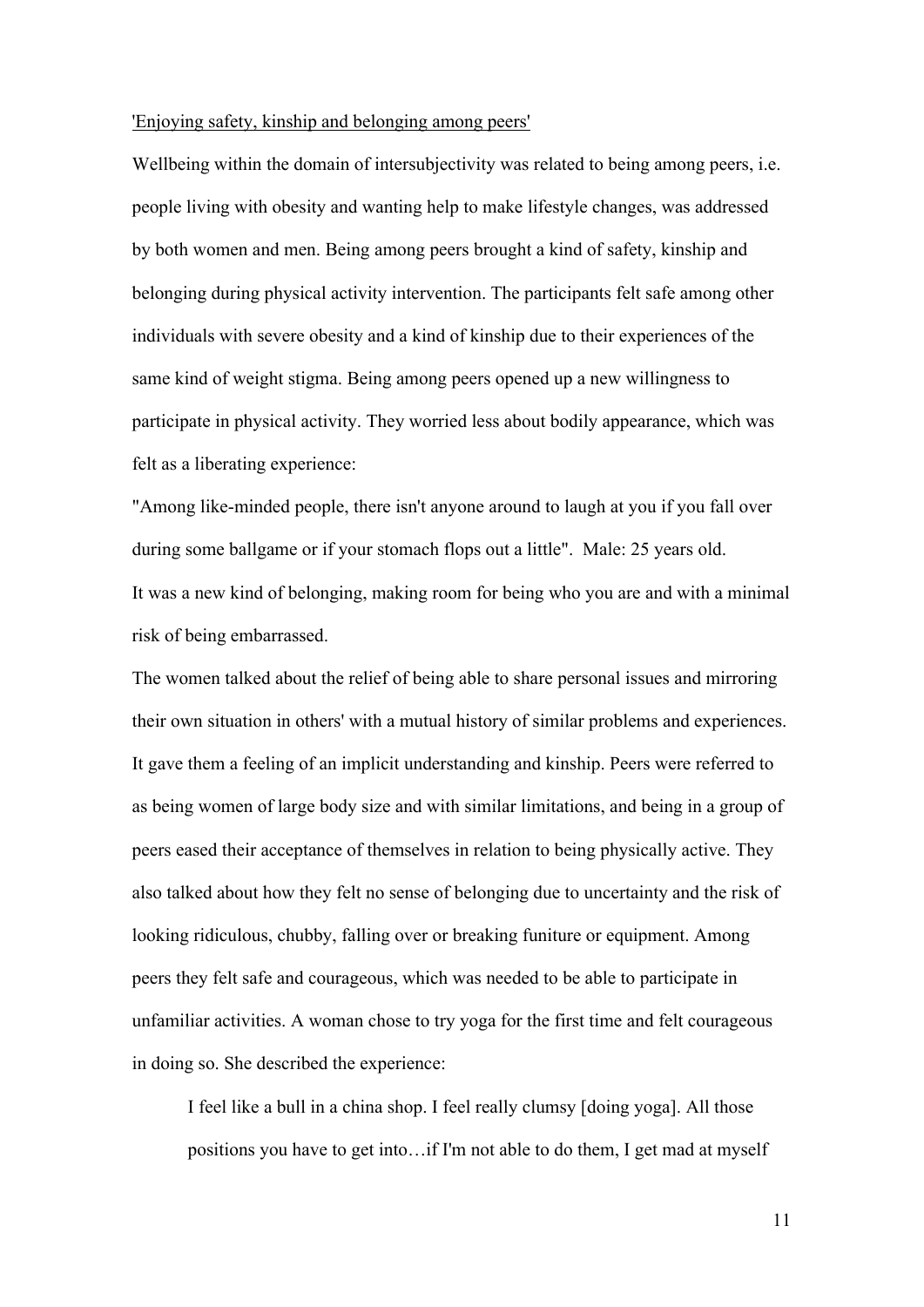and think "I'm too fat for this anyway" and "is everyone looking at me" standing there with my ass in the air, looking like a huge house. I didn't really enjoy that. Female: >30 years old.

Wellbeing was lacking during the activity and it seemed a struggle for her to accept her own imperfection. However, she was the only one who expressed that appearance mattered in the group of peers. Still, feeling courageous brought her wellbeing and brought a new desire to try other new activities. Those who developed less critical thoughts about themselves experienced an openness to participate in exercise with others in different settings. The women talked about how pleasure was experienced in social walks, shopping with friends, housework or playing with children. They distinguished between physical activity and exercise as they preferred everyday physical activity without the embodied experiences of sweating and heavy breathing. Especially, the company of others was bringing wellbeing and increased their desire to be active. The challenge for this woman was that she found herself incapable of doing exercise on her own:

"It's been a real struggle for me. I've taken the easy way out so many times because I actually really want someone to go with". Female: 55 years old. She experienced that enjoyment, comfort and community in that were absent in her everyday life.

The men tended to talk about wellbeing in physical activity in a different way. They emphasized their new abilities and performance in comparison with other men in playful games, tests and competitions. Performing well was associated with feelings of success and pride, and the men had such experiences among peers during intervention: "[We] had to walk for six minutes. So we had to walk as many meters as we could and I came in second place. That was a giant, giant, giant victory for me". Male: 53 years old.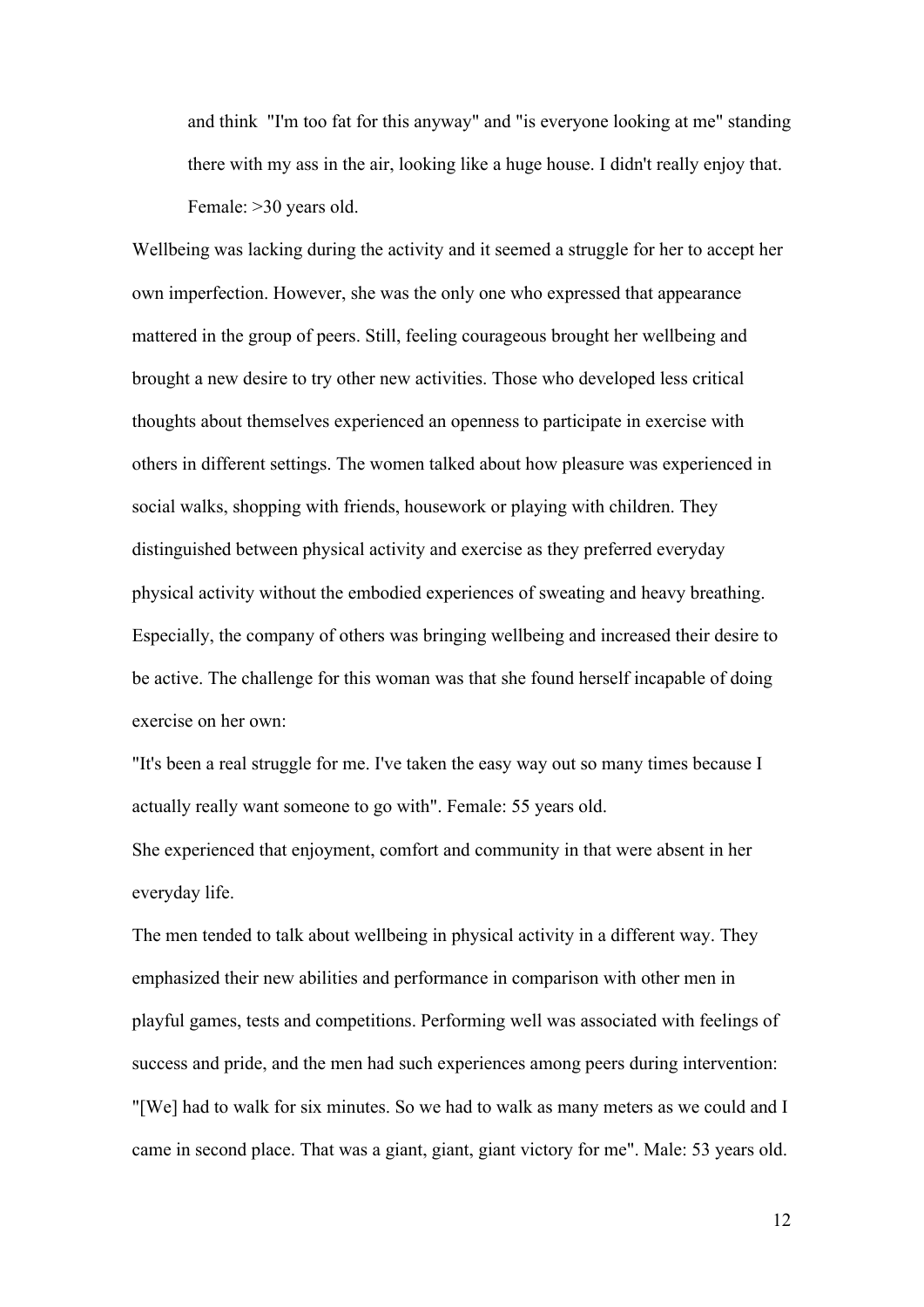Like most other men in the group, this man experienced that by challenging himself he was able to perform well, which was opposed to his usual feeling of being a failure in exercise and sports. However, the desire to perform better was likely to make some of the men over-do physical activity and suffer the defeats of pain and fatigue on a longterm basis. Additionally, playing sports with others was found fun among the men, as they found it added cheerfulness and joy. This kind of wellbeing increased their desire to participate in more activities during intervention. This 45 year old man used to love playing handball, however back pain had made him stop trying, but during intervention he gave it a new try:

"I've been so incredibly proud of myself the last couple of nights where we've gone to play ball at the gym".

This experience contrasted his previous experiences of physical activity, which for years had not been related to experiences of enjoyment and pride, but rather a matter of exercise to lose weight and preserve physical health. However, none of the men became active with ball games in their home environment as they found themselves physically incapable of fitting into an ordinary local club, where they would feel no sense of belonging.

Physical activity in a group setting of peers was a new way of engaging and connecting with other people for most of both the women and men. The theme revealed that the intervention offered a temporal relief of loneliness and provided a feeling of wellbeing. Still, some participants preferred being on their own when doing physical activity and exercise, as it was found more safe and comfortable.

Friendly and competent PTs added to the feeling of wellbeing in terms of providing security, support and confidence to the participants and to the group during physical activity. However, when there was a threat to a sense of belonging, with little mutual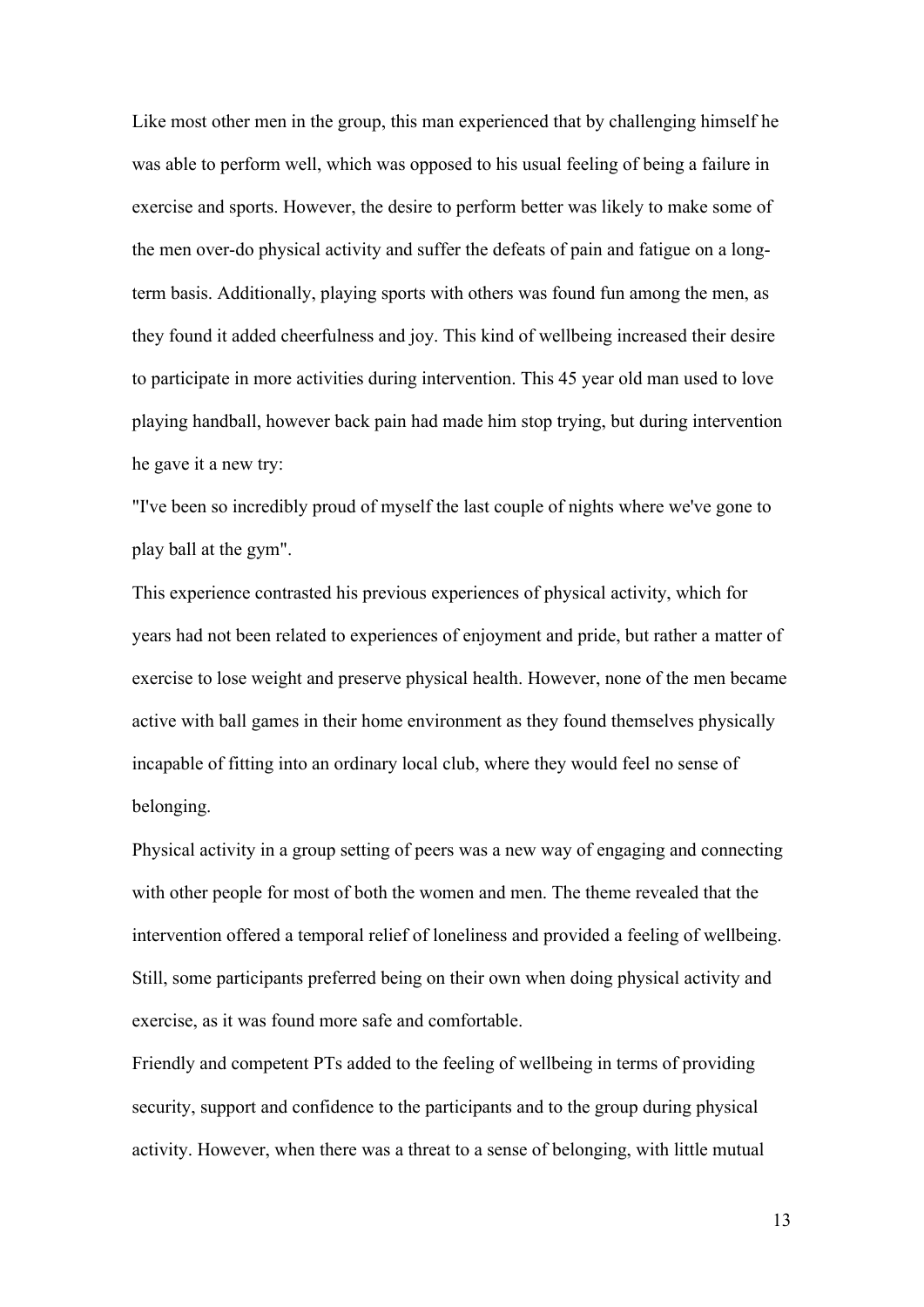interpersonal complementarity and even sometimes an expressed sense of aversion, wellbeing was lacking, and findings provided examples where there was limited interpersonal mobility. Such absences of wellbeing seemed to manifest as feelings of shame and a need to take distance from others.

## 'Feeling like a failure is shameful: a sense of aversion'

Lack of wellbeing or suffering within the domain of intersubjectivity was related to being with others during physical activity and experiencing a feeling of failure in physical activity. There was a kind of sense of exile, sense of exclusion or a need for avoiding others in certain contexts.

The women tended to address intersubjective suffering in terms of feeling blame and shame. They talked about how their limited activity level made them look like human failures, who were incapble of living in accordance with the health norms of the society. Some of them blamed themselves for being incapable of doing activities with their children, acting like good role models and being responsible mothers, which was the case for this mother aged 30, who did not join her daughter in the swimming pool due to her large body size, which she was ashamed of:

It makes me sad, that I cannot jump in [the water]…It makes me frustrated and angry at the same time, because as a mother you want to support your child. But

right now you can't…and then you feel "I'm just fat and no good at anything". Only the women shared that they were responsible for younger children, which was a great concern to them.

Sex was considered a way of being physical active, but it was impossible to find pleasure in sexual activites with their partner when feeling unattractive, worthless and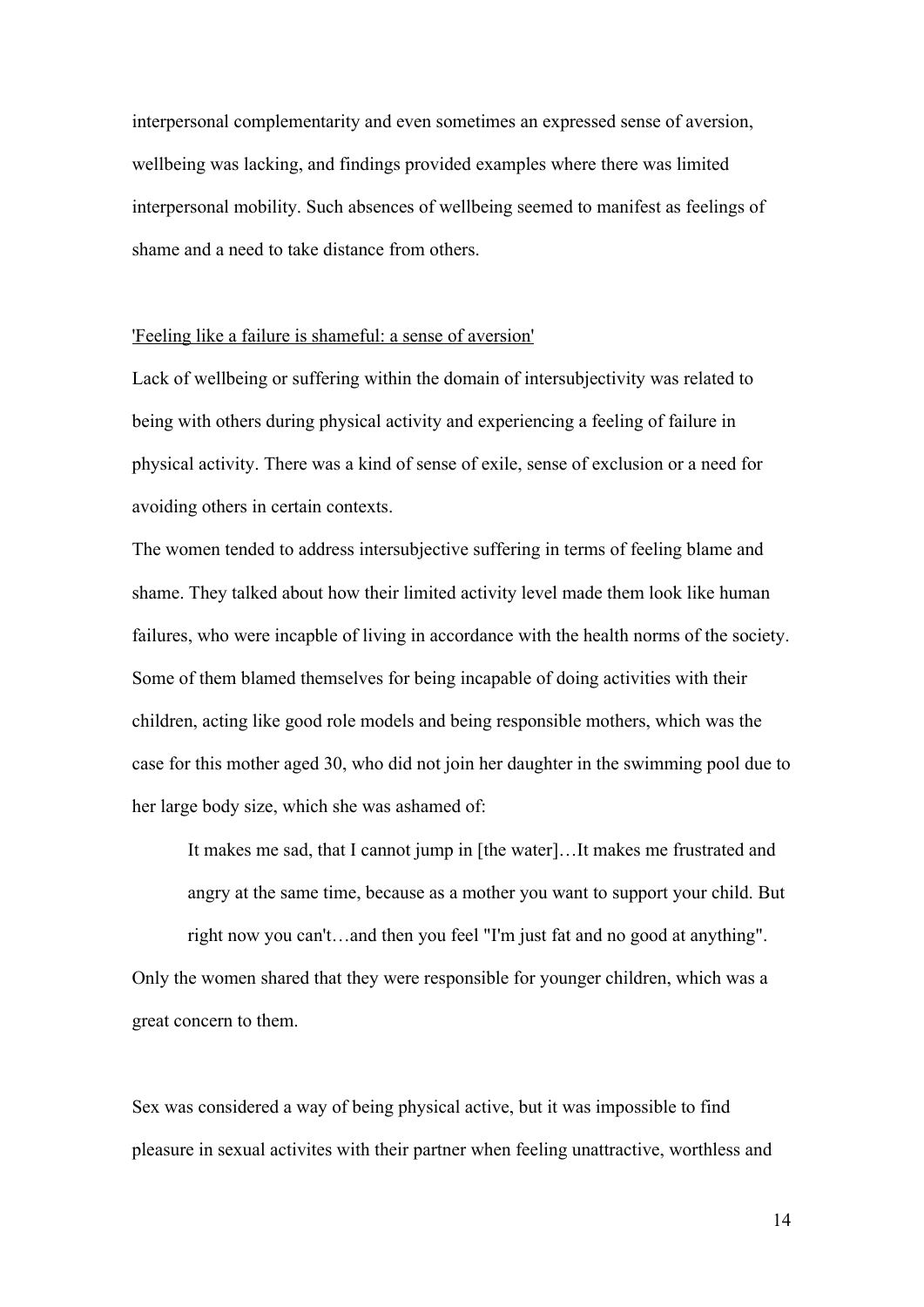shameful of oneself: "You feel like you do it out of obligation because you're not happy with your own body. I struggle with that. Sometimes I'll say, just do it - so you can get it over with". Female: 41 years old.

The lack of wellbeing in sexual activities added to the feelings of being a failure as sexual partners, which reduced their sexual activity and compounded their feeling of being a human failure unable to take reponsibility. The women experienced suffering when being reminded of their previous sense of self and their lowered desires.

The men did not address sexual issues or their obligations or responsibilities at home in any of the discussions. They addressed lacking wellbeing when feeling like a failure in physical activity, in different ways e.g. when excluded in group activities due to pain, fear or incapability:

The greatest defeat I've experienced was the time I sat on a chair while everyone was jumping around on the [gymnastic] ball. They looked like they're having fun but I couldn't participate. I mean, I was terrified that the ball would burst – and how was I going to get up off the floor if the ball burst. Male: 53 years old.

He felt, that withdrawal from group activities and only being able to watch the others was shameful. Others chose to do activities on their own, when they felt the activities were not adapted to their physical capacity or they would make up excuses or lie to hide their bodily limitations. The men talked about how other people's normative attitudes made them feel obligated to be physically active to lose weight in order to act responsibly. They experienced exercise to be an exhausting task, especially when feeling pressurized to increase the amount or intensity. The men described how they suffered from shamefulness when exhausted in their exercise efforts, feeling limited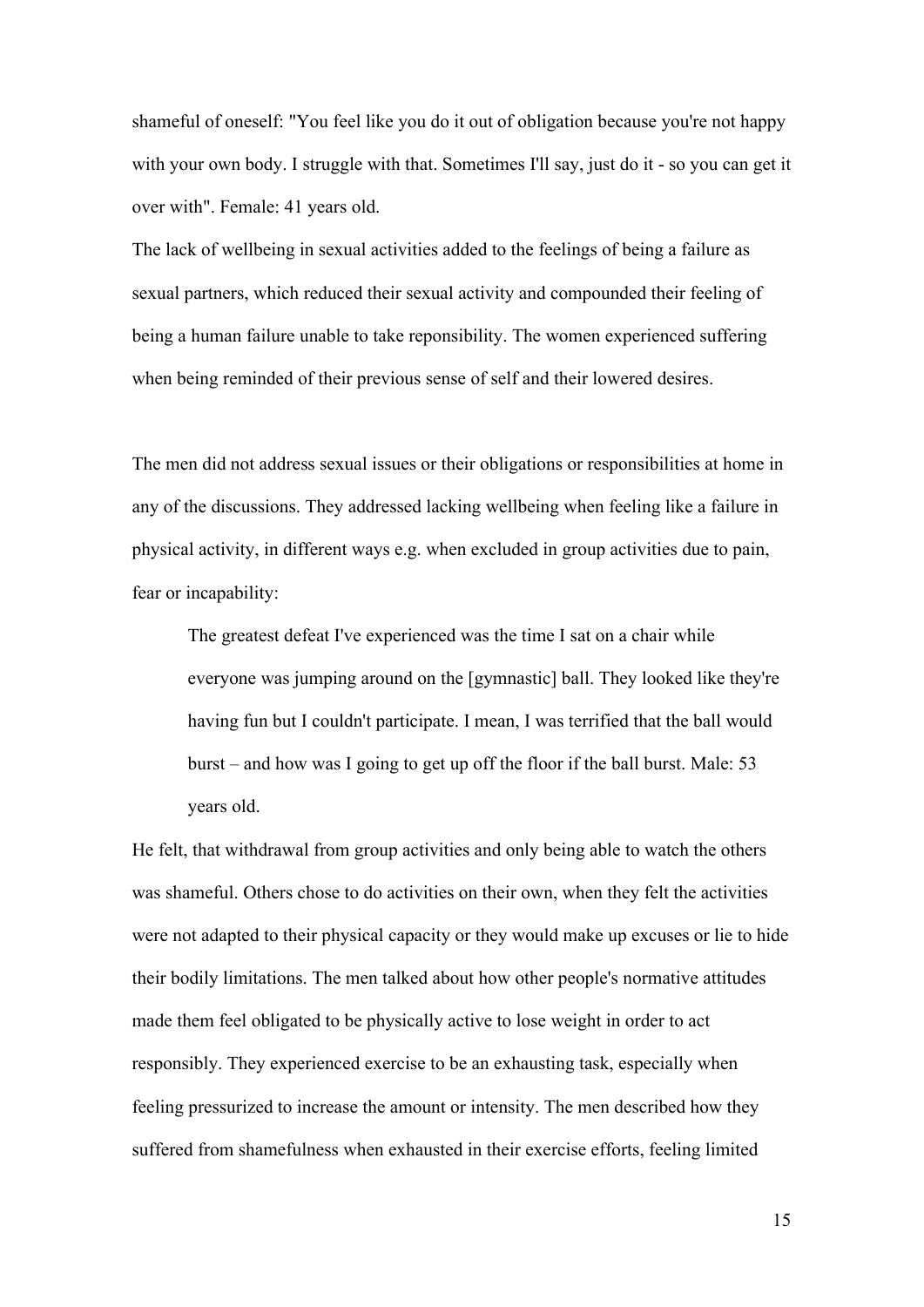freedom to participate and feeling pressurized into dishonesty in order not to avoid humiliation. For example, this man aged 60 was invited out with his colleagues:

I really wanted to go…but I had to kind of lie or lie…I actually told them , that I could not attend the paint ball battle and the sleep over…That's really annoying …but I just knew I couldn't…

There was a tension between the wellbeing of being with others and preferring to be alone because of feeling aversion towards oneself and others. The aversion manifested itself as shame of being a failure and added a kind of suffering in the interpersonal realm, which had the potential to undermine physical activity participation during intervention.

**'**Striving to feel at home in physical activity: needing distance from others'

The physical activity setting and the experiences within the setting, i.e. the domain of spatiality, were addressed as most important and closely related to their experiences within the domain of intersubjectivity. Places, environment and surroundings provided different experiences of feeling at home –or not in physical activity and exercise, and in combination with the people present, it influenced the extend to which the participants felt welcome, safe and relaxed. Striving for wellbeing made the participants seek nature, which was suited for both outdoor activities and rest, as they would be distanced from others and feeling at home. The men emphasized the wellbeing of going hunting or fishing alone. Suffering was experienced in places where the participants did not feel at home because they felt compared and judged by looks and performance by others:

I would never go to a public swimming pool. Only if I could go with someone who was big, because I would feel like a laughingstock. Everyone would look at me and talk about me and bad mouth me. Male: 42 years old.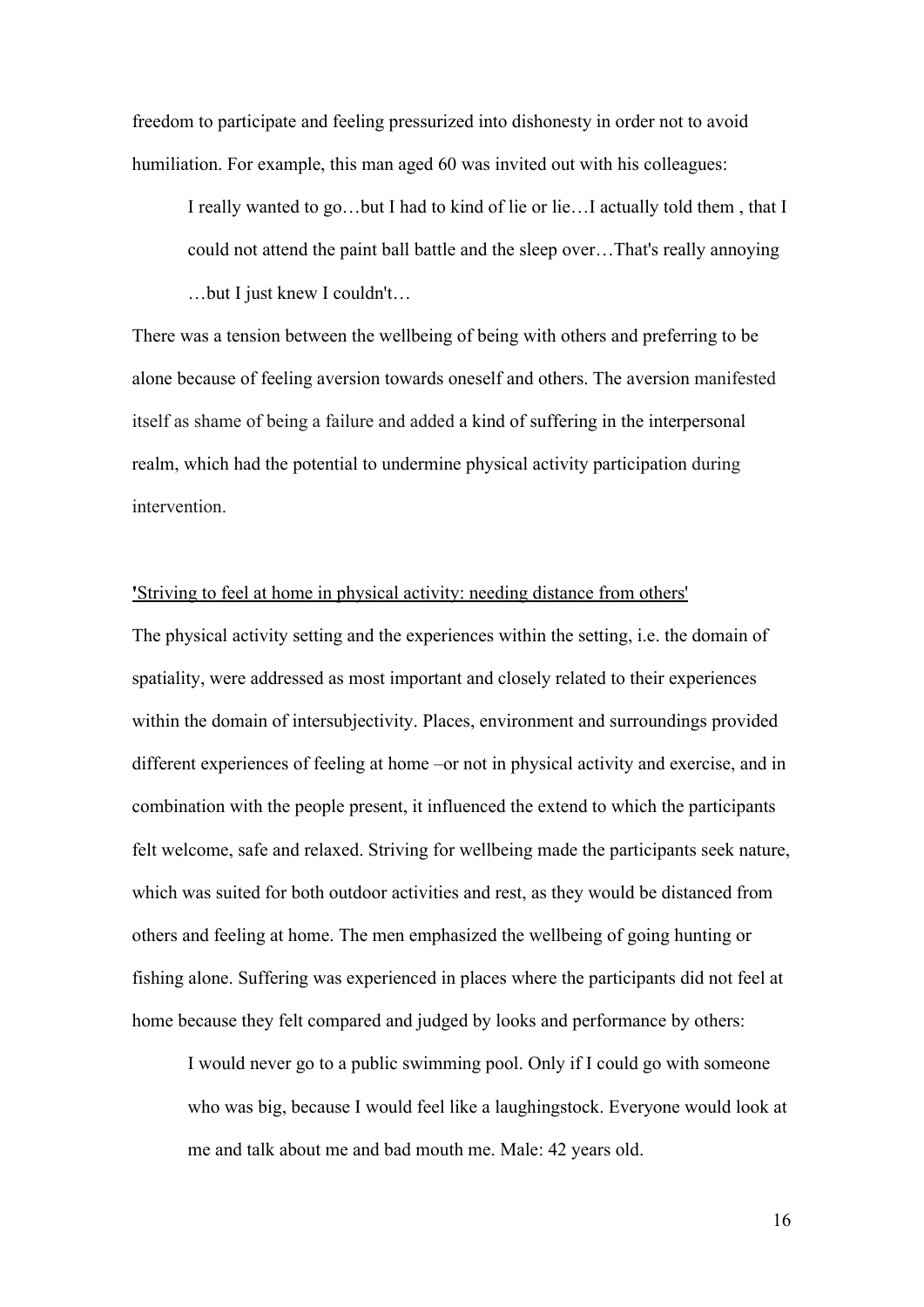Meeting thin or fit people, especially strangers, would bring the feeling of being alienated as "abnormal". This is suffering of aversion runs through the fears that others will be averse to them and add a kind of self aversion, which is linked to feeling shameful. The women gave examples of how they would distance themselves from thin women and talked about "them and us". Moreover, in striving to feel at home the women described how they would distance themselves from exercise places, which were considered unsafe, e.g. in a dressing room, swimming pool or gyms.

There are so many people who have starred at you and you feel like, "I'm just fat and no good for anything", and then it starts up again. Your confidence is even lower and you kind of give up on everything - nothing matters anyway. Then I

feel uncomfortable being there and just want to go home. Female: 41 years old. Getting undressed and showing one's body would make one feel particularly vulnerable to other people's comments and glances. The participants strived for the wellbeing of being accepted as they were, and strived to be viewed as "normal" in order to feel at home.

Being unable to feel at home in the physical activity setting was related to the risk of experiencing weight stigma, and staying at home was a way of eliminating the risk of being judged wrong, flawed and imperfect by others. The men gave examples of how they did not need the distance from others in the hospital setting during intervention. However, wellbeing in the hospital setting was challenged by group dynamics, e.g. lacking tolerance and normative attitudes between individuals.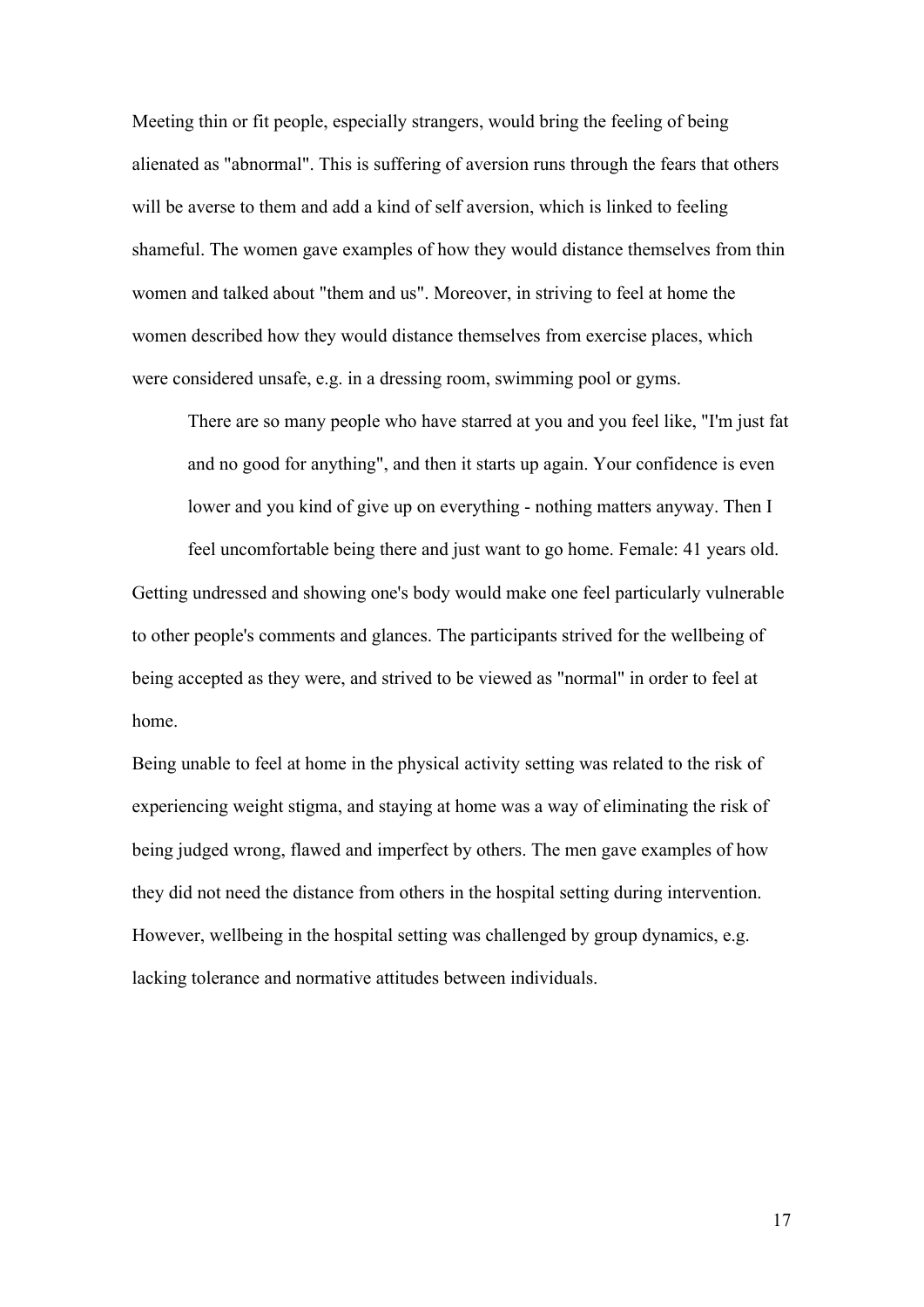'Achieving wellbeing may always be a challenge: not feeling at home in the group or in body'.

The participants referred to numerous existential experiences related to different kinds of wellbeing, lack of wellbeing and suffering. Achieving wellbeing was challenged by the risk of weight stigma. In this way, other people and specific physical activity settings challenged their desire, courage and willingness to participate, e.g. where and with whom they wanted to be physically active. Moreover, achieving wellbeing during physical activity was challenged by their lacking acceptance of self, i.e. appearance, body size and capability and in some situations it brought a sense of suffering. The assessment of suitable groups of peers and support was challenged in their home environment. During the group intervention led by PTs at the hospital their wellbeing was challenged by non-adapted activities and by group dynamics. Nonetheless, more and new possibilities of wellbeing in physical activity were experienced by the participants during the time of lifestyle intervention, which made some participants engage in new types of activities in their home setting. To feel at home in physical activity is a kind of wellbeing, an existential dwelling, which means coming to terms with and being willing to be present in a certain place or situation despite vulnerability, suffering and pain. Dwelling seems to provide energy and mobility to become of stay physically active.

## DISCUSSION

We chose to take an existential perspective of wellbeing to explore how individuals with severe obesity experience being with others during physical activity. Specifically, we aimed to answer: "How do women and men with severe obesity address, talk about and refer to their experiences of being physically active with others, while undergoing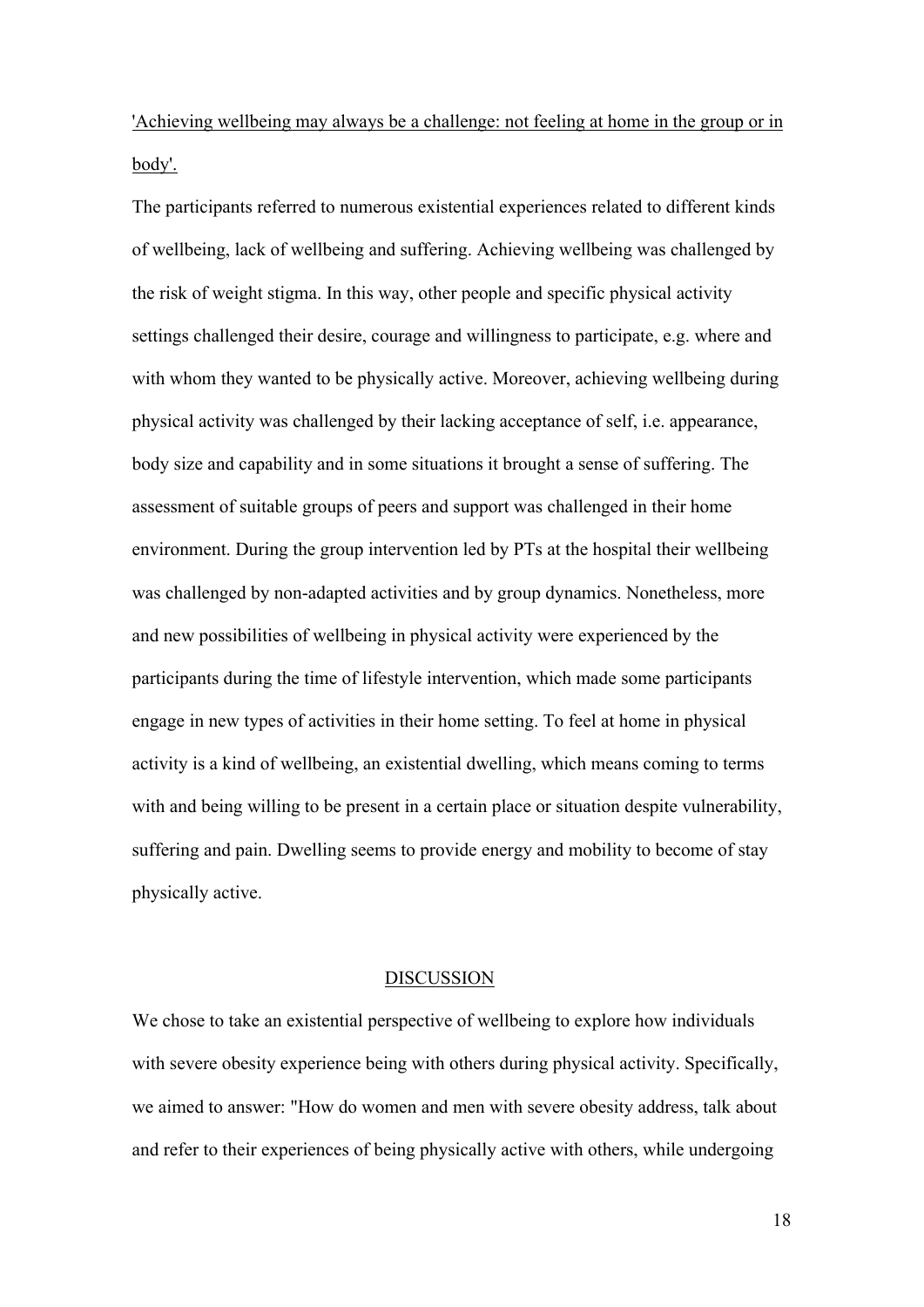lifestyle intervention? The aim of the analysis is not to compare male and female perspectives in a summative way, but rather to notice the way in which each group talked about their experience as a way to access in-depth insights and to gather in-depth lifeworld experiences about being physically active with others.

Our findings reflect findings of other studies. Women with severe obesity have been found to feel more recognized, accepted and less shameful when exercising with peers (Groven and Engelsrud, 2010). We found that the participants experienced that being with peers provided a new kind of wellbeing in terms of having a mutual identity in the group. The connectedness they felt during intervention seemed to transform an isolated "I" into a unified "we", which additionally brought a kind of dwelling in their own individual identity and a contemporary mobility (Hitch, Pépin, and Stagnitti, 2014). This resonates with previous findings reporting how group interventions enabled a mutual connection between individuals with severe obesity and offered a collective lens for understanding and sharing of experiences (Tarrant et al, 2017). In addition, we also found that the group member not necessarily experienced togetherness and understanding as intolerance and normative attitudes, seemed to exist and could block wellbeing and reduce physical activity participation. Conflicts between participant with severe obesity have been identified previously (Dahl et al, 2014) and preventing and tackling such conflicts is an important task for HCPs to ease the patients' participation (Tarrant et al, 2017).

We suggest that PTs specifically aim be attuned to each individual's sense of wellbeing in order to establish a safe and trustful setting and prioritize establishing ways to experience a sense of belonging. This could include being sensitive to how being with others offer kinship and belonging or how absences of a sense of kinship and belonging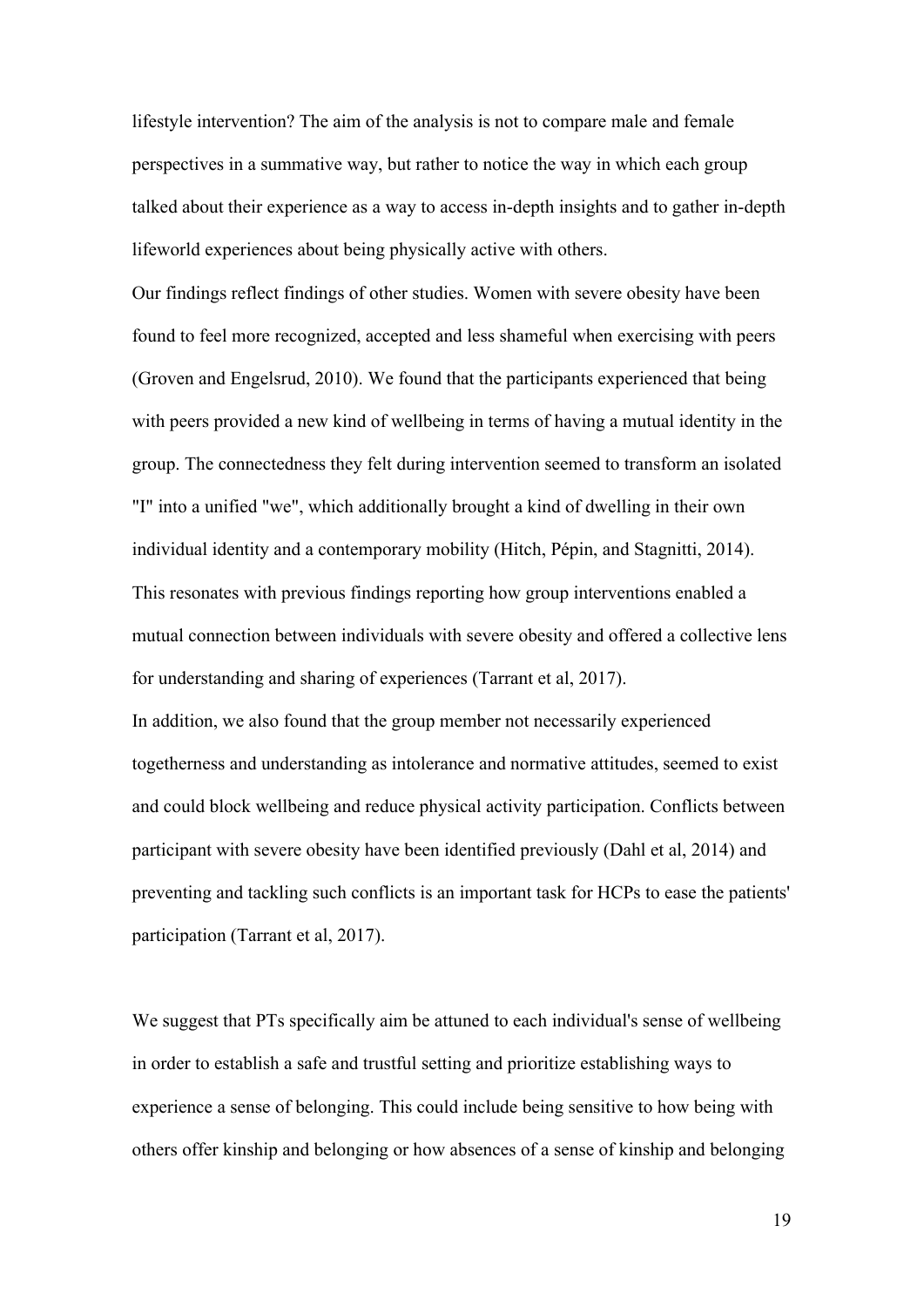are manifest. Being attuned to these kinds of interpersonal manifestations of wellbeing in a range of situations can underpin strategies that can support respect and trust in the exercise groups, especially if the participants are strangers and of different body sizes.

Our findings emphasize that wellbeing established in group-based activities in a hospital setting may serve the purpose of providing an embodied way for individuals to meet 'the world' and gain new experiences in a safe way. Such new experiences may develop the awareness of the individual's own values, likes or dislikes (Gadamer, Misgeld, and Nicholson, 1992). In a hermeneutic sense, new experiences of wellbeing have the potential to make a radical shift in one's previous views (Holroyd, 2007), e.g. one's view of possibilities, interpersonal dwelling with a sense of kinship and belonging and feeling of at home when physically active.

We also suggest that PTs are attuned to the individual's sense of suffering. Shame is often attached to persons, who experience being imperfect or not fitting into the surroundings, e.g. people who are not living in accordance with the health norms and body ideals of the society. Viewing oneself as an obese person may be experienced as being different from others (Christiansen, Borge, and Fagermoen, 2012), which may bring feelings of being objectified and alienated as a human being (Ueland et al, 2019). Our findings reveal how feeling like a failure is shameful for the participants, and that feeling a failure in physical activity and exercise is related to the person's sense of being a human failure, and a more deeply a sense of aversion that requires distance from others. These finding related to physical activity are similar to earlier findings that obese individuals experience that their large bodies make them feel like failures (Haga et al, 2019a). In this way shame is existential, as it is linked to a person's identity, i.e.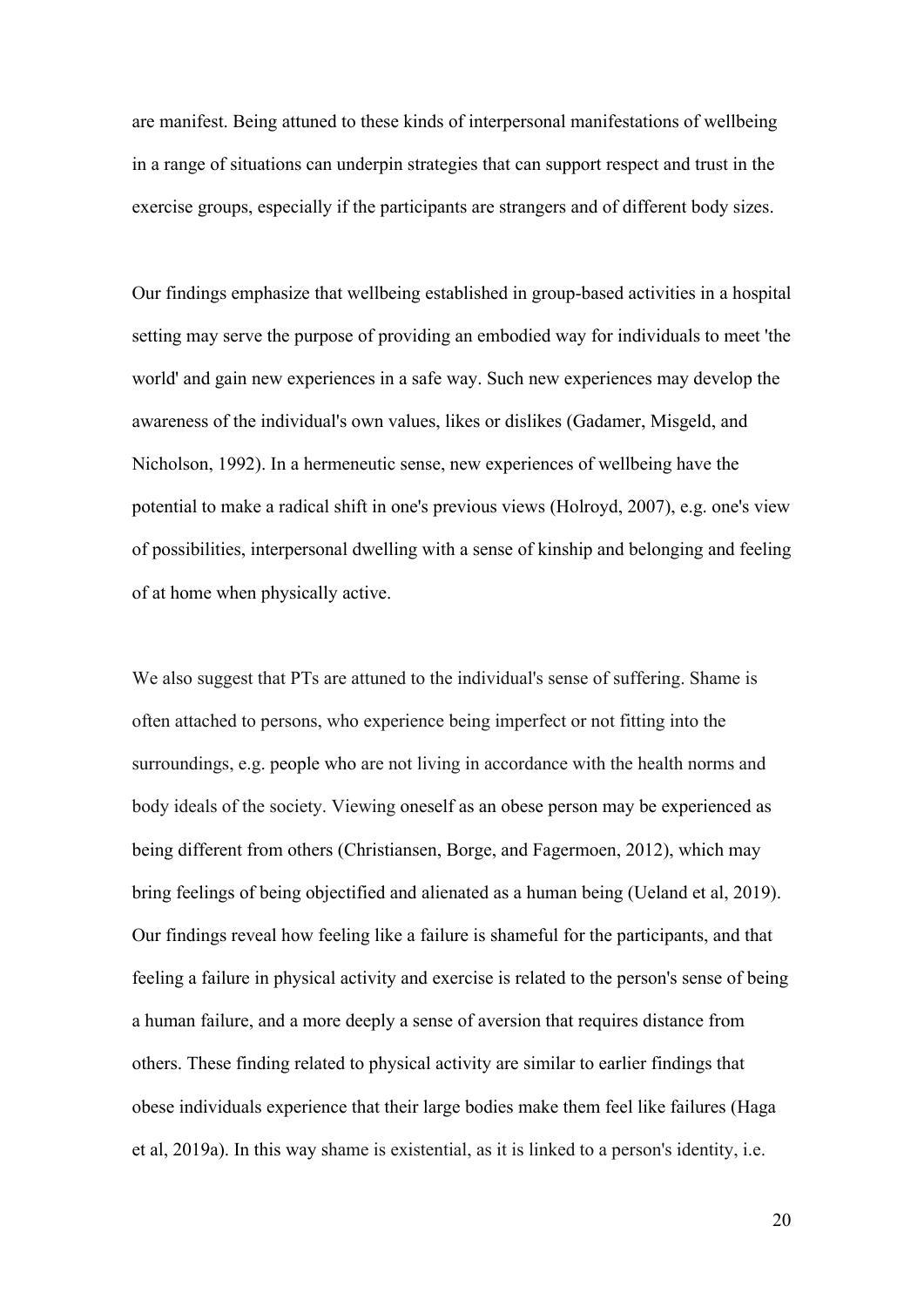viewing the whole person as totally useless (Nussbaum, 2009) if they are inactive or obese. Being severely obese and inactive may entail the feeling of being revealed by the world as being fallible and being a moral failure, and easily judged to deviate from the standard norms of appearance and health (Puhl and Heuer, 2010). The discredit of a person due to being seen as obese is the core of weight stigma and may lead to considerable harm to the patient (Puhl and Heuer, 2009) and influence individuals' experiences of wellbeing (Lewis et al, 2011). Living with obesity is found closely connected to experiences of weight stigma, which is known to add to the individual's sense of shame (Ueland, 2019).

In this way our study presents new empirical data of different experiences of physical activity lack of wellbeing and suffering were experienced due to social and moral norms related to physical activity and exercise, which may also exist in the healthcare setting. However, the participants experienced being different, wrong and shameful to a greater extend in their everyday life, e.g. when going to a public swimming pool. The participants of our study would avoid persons and situations that potentially held the risk of humiliation or embarrassment, as it could activate their feelings of aversion. Interestingly, some women in our study seem to develop a kind of acceptance of their imperfection during intervention, and they become capable of facing their fear of failure in relation to enter public swimming pools. Some of our participants were able to establish the courage to participate in different exercise settings and experience a sense of pride of being capable, which can be considered to be the opposite of shame, and a way to counterbalance the two (Ueland, 2019).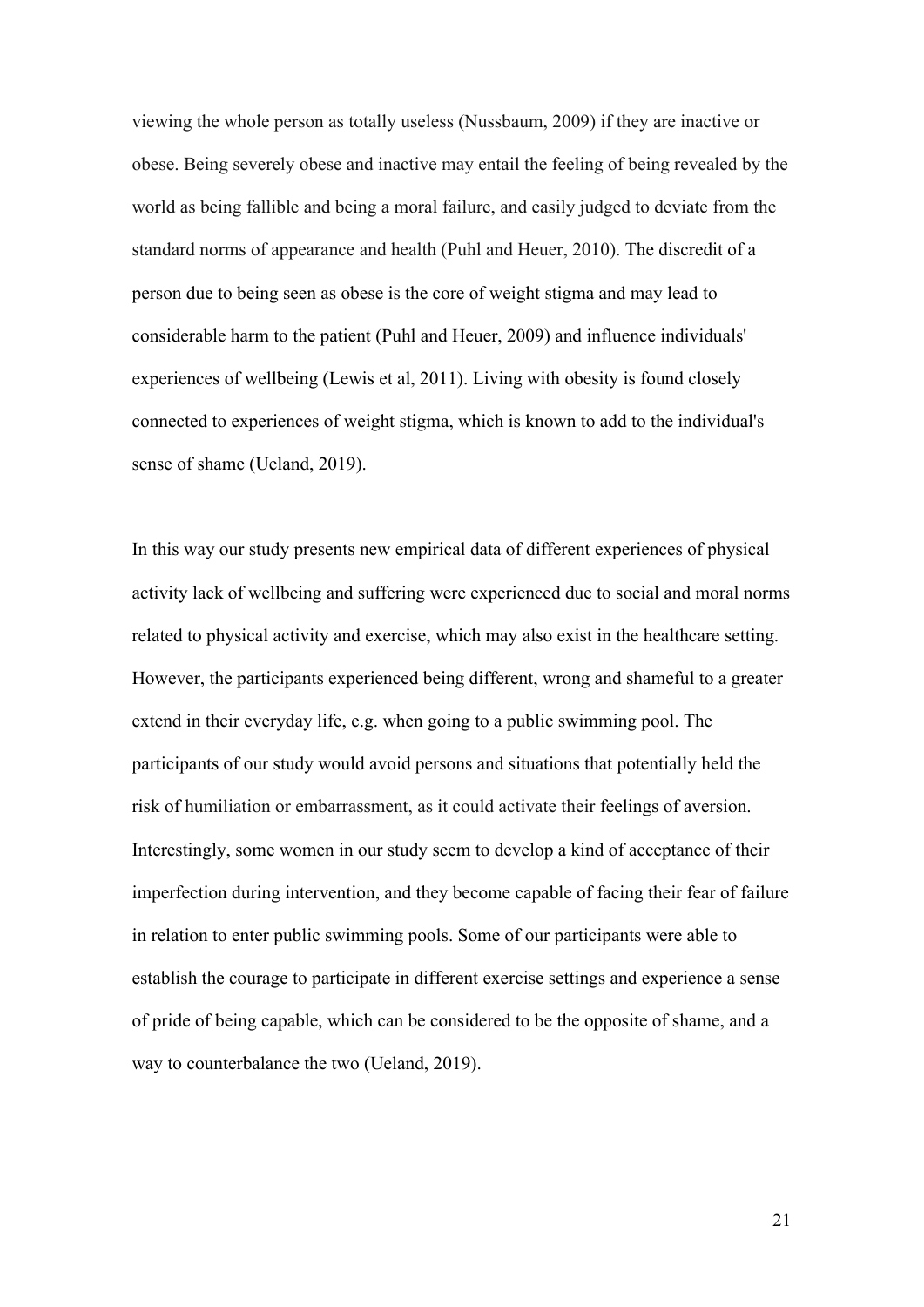There seemed to be taboos related to shame, which were relieved in the participants of our study by sharing their feelings of failure with others. We argue that suffering from shame may be relieved by talking about how we understand and see each other, and how we can accept being humans with perceived weaknesses and deficiencies. Individuals with obesity may experience high levels of judgment for their weight and aversion towards them, especially in exercise spaces, which in particular are considered to be related to weight stigma for those with larger bodies. Previously, it has been found that women gave up on physical activity participation, because they felt ashamed and uncomfortable within the physical activity setting (Groven and Engelsrud, 2010), which is why judgement-free exercise settings are suggested to enhance wellbeing (Han et al, 2018). We found that the hospital setting and a group of peers enhanced wellbeing in a way that brought the individuals the courage to participate in activities, that individuals with obesity would typically avoid (Pickett and Cunningham, 2016; Pickett and Cunningham, 2017) due to discomfort of weight stigma (Puhl and Heuer, 2010).

Our themes suggest a tension between the wellbeing related to being with peers and the need of keeping distance from others, which influenced the beneficence of the group based intervention. Therefore, we agree that assessment of different exercise settings is needed to meet the individual's preferences (Wiklund, Olsen, and Willen, 2011) with voluntary and flexible possibilities to choose, e.g. to be outdoors, being alone or opportunity to join groups activities. The environment and physical surroundings may provide possibilities for mobility in wanted and valued ways, and/or possibilities for dwelling in places that are familiar and comfortable (Galvin and Todres, 2011).

PTs need to approach a sedentary patient's perspectives to be helpful (Setchell et al, 2017) and they must be aware of the risk of enacting weight stigma and adding to the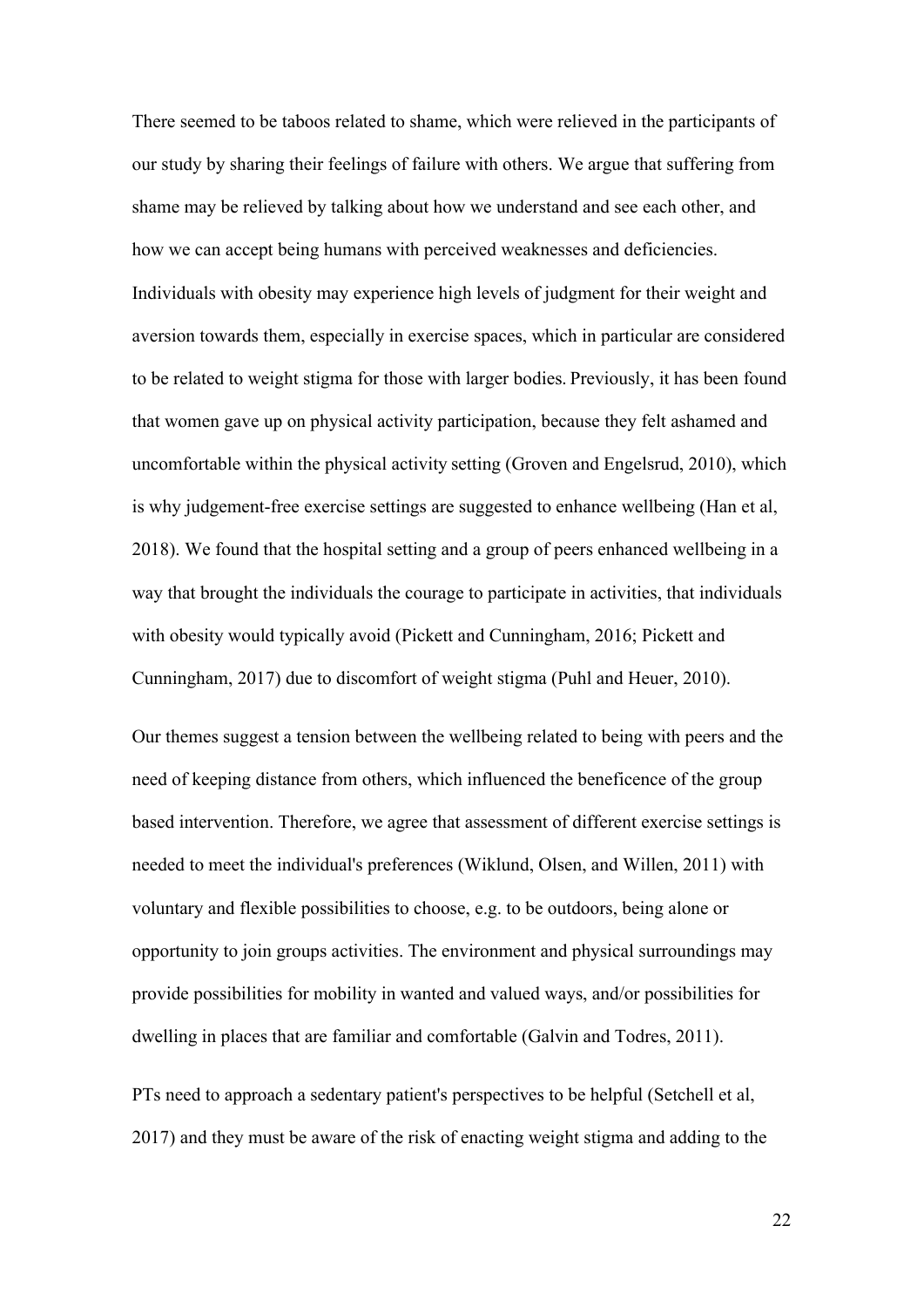patient's feeling of failure (Setchell et al, 2015; Setchell et al, 2016). We argue that promoting wellbeing is a way of offering new possibilities to feel at home in physical activity - with a sense of belonging and even more deeply provides a space for mutual complementarity.

#### Methodological strengths and limitations

The hermeneutical approach allowed for adding both depth and breadth to the understanding of how people with severe obesity experience physical activity (Todres and Galvin, 2005) by providing data on both individual experiences as well as findings that describes how homogenous groups of men and women talked about their experiences.

The pre-understanding of the study was informed by phenomenological perspectives on well-being, and the hermeneutic approach enabled an on-going testing of the first author's pre-understanding during the FGIs (Churchill, 2012) as well as continuously reflecting with co-authors on the interpretation to enhance the trustworthiness of the findings by avoiding a reproduction of first author's subjective knowledge (Fleming, Gaidys, and Robb, 2003). The use of theory was a methodological support for examining the existential experiences of being physically active with others (Lindberg et al, 2016).

The prolonged engagement with the same participants and the repeated FGIs allowed a trustful relationship to develop among participants and with first author. This added to the trustworthiness of the study as it generated thick and rich descriptions of their experiences of the phenomenon of interest with sensitivity and familiarity to the context (Holloway and Galvin, 2016).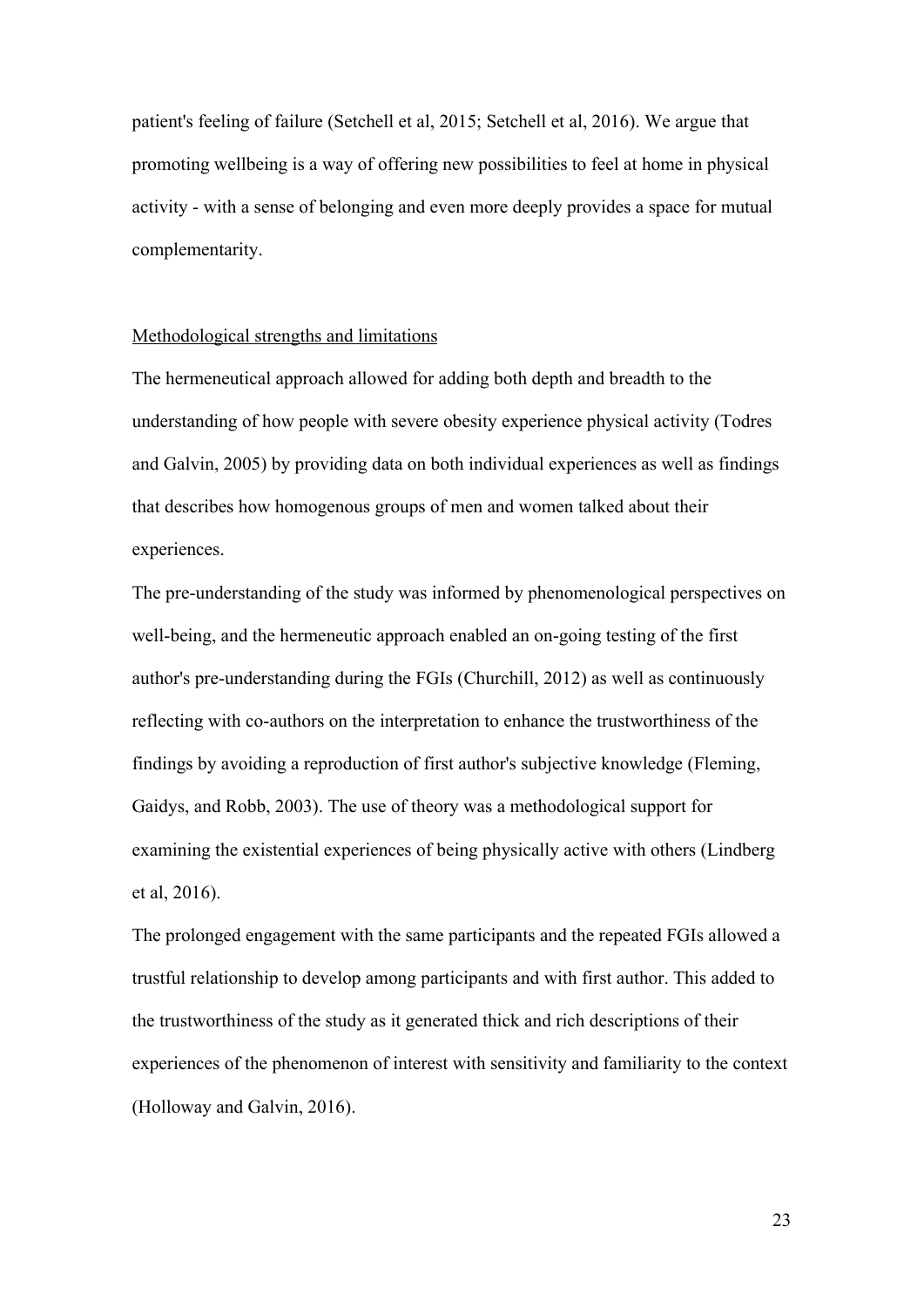The trustful relationship with the participants held the risk of violating them by using "The Trojan Horse" to extract descriptions of their lifeworld (Fog, 1992), however, by being sensitive to their non-verbal communication the first author was influenced by the emotions that existed within the groups (Churchill, 2012) and used it to guide the questions posed in a sensitive and respectful way.

The construction of homogenous gender focus groups were based on the preunderstanding, that that the meaning of weight, identity and language are genderspecific (Temple Newhook, Gregory, and Twells, 2015) and would impact the individual's experiences and expressions (Côté and Coutu, 2010). Moreover, it may be important to understand the wellbeing of a person in her/his gendered roles in everyday life (Young, 2002) and use the insights into gender differences for increasing wellbeing during intervention (Short, Yang and Jenkins, 2013).

The first authors pre-understanding of gender may be a limitation in this study, however gender is not perceived as binary being a female researcher may have prevented the discussion of sexual topics in the group of men (Barbour, 2008), whereas it may have contributed to the intense discussion of sexual issues in the group of women. However, the gendered groups allowed for reporting findings for women and men separately. It may be a limitation that the findings may not provide a solid understanding of feminine and masculine experiences of physical activity, however, it was not our intention to categorise the findings in this way but rather to notice how the groups talked about their experiences and this may provide insight suitable for future research, or may inform secondary analysis of studies or systematic reviews. Further research also needs to be more focused on LGBTI (Lesbian, Gay, Bisexual, Transgender, Intersex) issues within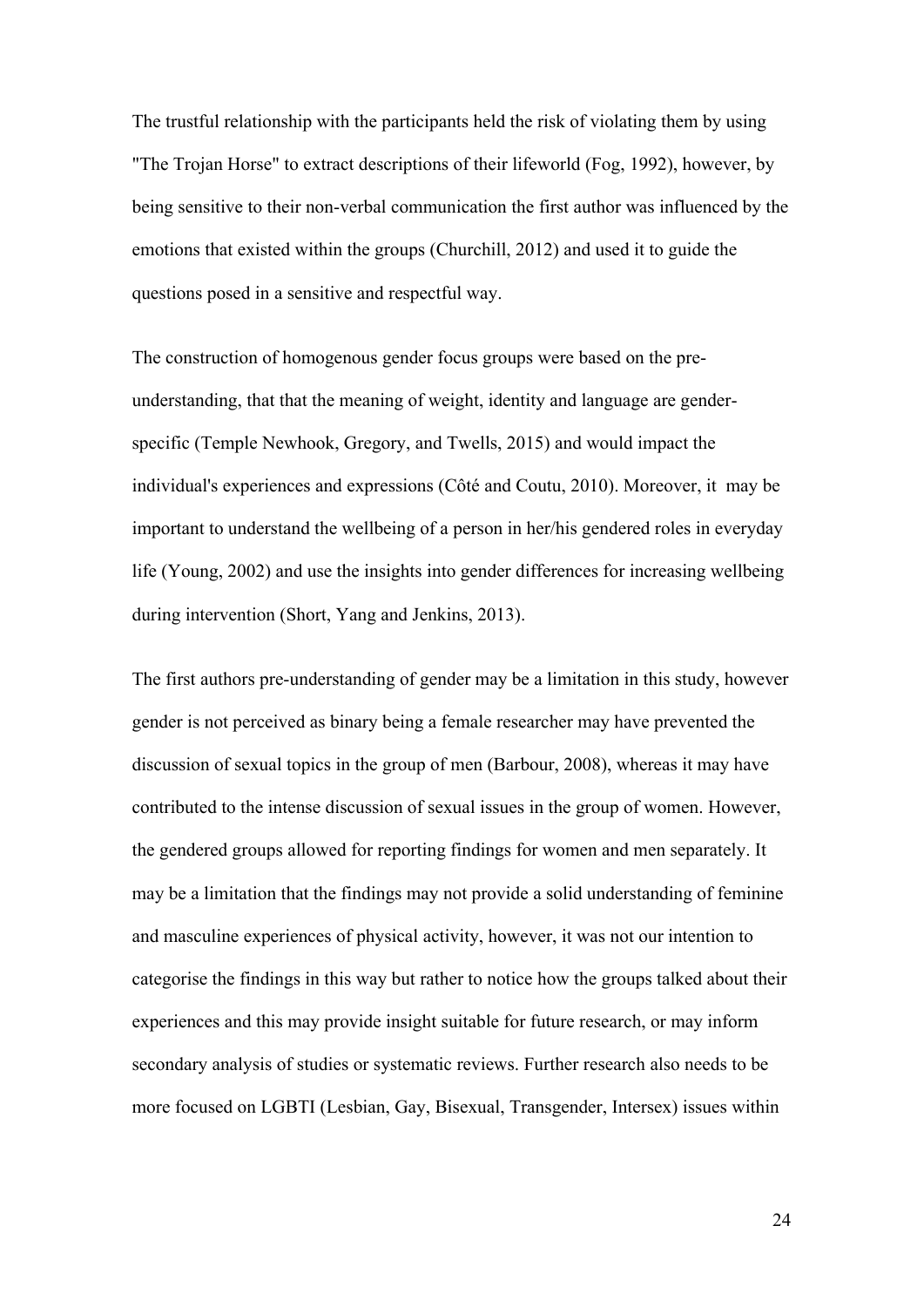physical activity and obesity. It did not emerge as an issue in the present study, however it may be important to inform future lifestyle interventions programmes.

The methodological approach taken was found suitable to access insights from a population positioned as marginalized and vulnerable to stigma in society in an ethical manner (Jones, Brown, and Holloway, 2013)

#### **CONCLUSION**

The study contributes experiences of how individuals with severe obesity address, talk and refer to their experiences of being active with others during lifestyle intervention and points to some subtleties between men and women in this present study. It provides insight into the importance of wellbeing as a sense of feeling at home in physical activity, and how the achievement of wellbeing in physical activity can be challenged by intersubjective and spatial dimensions of absences of wellbeing such as feeling unsafe among other people and being vulnerable to failure, and even experiencing aversion and shame. Individuals with severe obesity want to be active, they strive for wellbeing in physcial activity and they struggle to tackle the existential challenges it holds. The findings can guide PTs to a deeply person-oriented practice when designing, conducting or developing individual or group-based physical activity interventions. Further research is suggested to focus upon the intersubjective experiences of wellbeing within different types of physical activity and settings in everyday life.

# **Clinical implication**

This study provides empirical evidence of the lifeworld experiences of women and men living with severe obesity in relation physical activity. Insight into these existential experiences has implications for physiotherapy practice within physical activity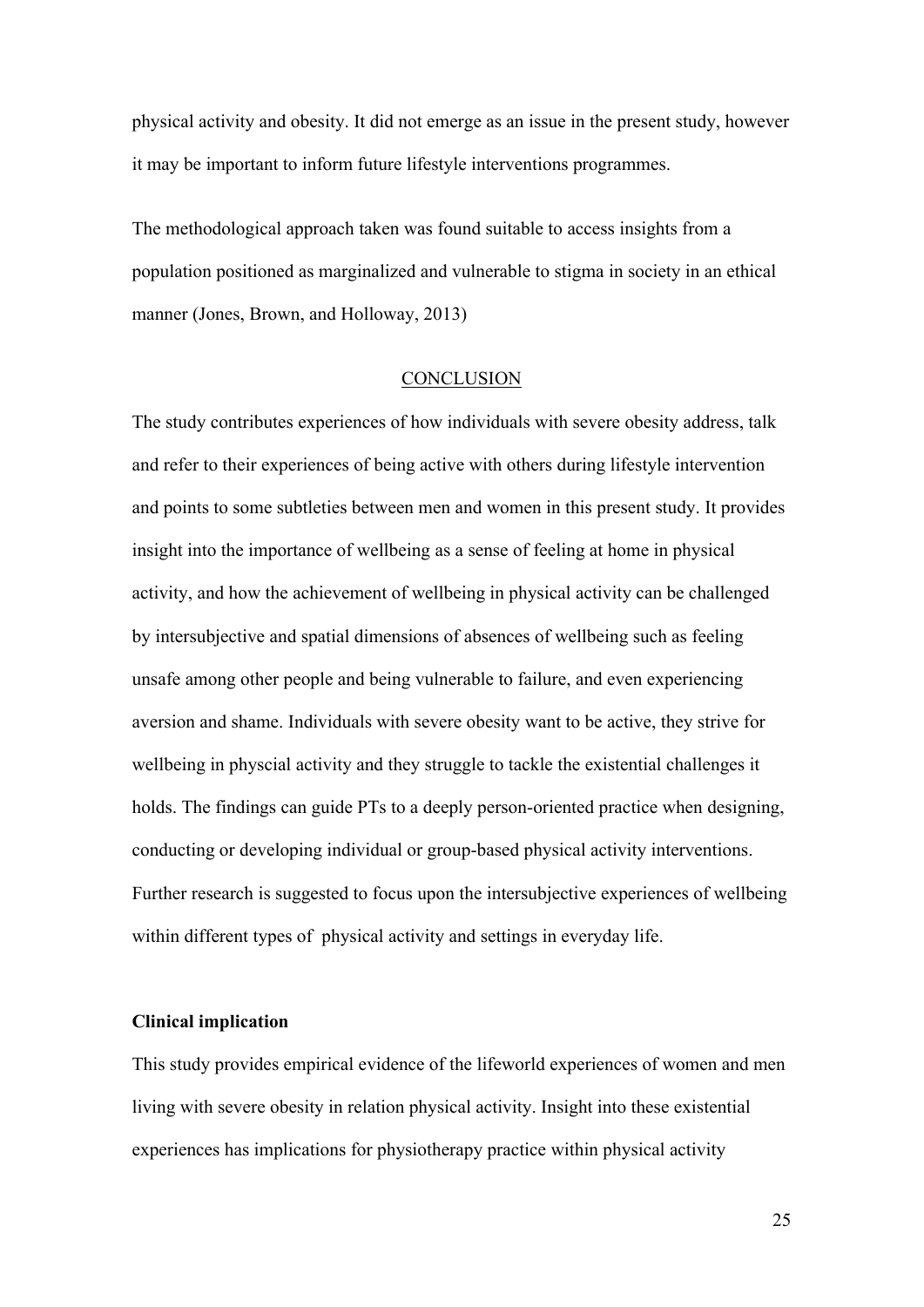promotion and lifestyle intervention. Our findings point to the importance of developing in-depth understanding of the individuals' perspectives of wellbeing, lack of wellbeing and suffering in relation to physical activity with others in order to prevent weight stigma during intervention. PTs may need to challenge the feminine/masculine lifestyles of the patients as well as recognize their own pre-understanding and gendered stereotypes. Moreover, PTs should be aware of the individuals' vulnerability regarding feelings of failure, aversion and shame as well as their possibilities of feeling at home in physical activity with others. PTs ability to recognize and address the existential aspects of physical activity may be valuable to increase health and wellbeing among individuals with severe obesity undergoing lifestyle intervention.

# DISCLOSURE OF INTEREST

The authors report no conflict of interest.

#### **REFERENCES**

Aadland E, Robertson L 2012 Physical activityis associated with weight loss and increased cardiorespiratory fitness in severely obese men and women undergoing lifestyle treatment. Journal of Obesity.

Baillot A et al. 2015 Effects of lifestyle interventions that include a physical activitycomponent in class II and III obese individuals: a systematic review and metaanalysis. PLoS ONE 10: e0119017.

Barbour R 2008 Doing focus groups. Sage, London.

Baruth M, Sharpe PA, Parra-Medina D, Wilcox S 2014 Perceived barriers to exercise and healthy eating among women from disadvantaged neighborhoods: Results from a focus groups assessment. Women & Health 54: 336-353.

Bombak AE 2015 Obese persons' physical activity experiences and motivations across weight changes: a qualitative exploratory study. BMC Public Health 15: 1129.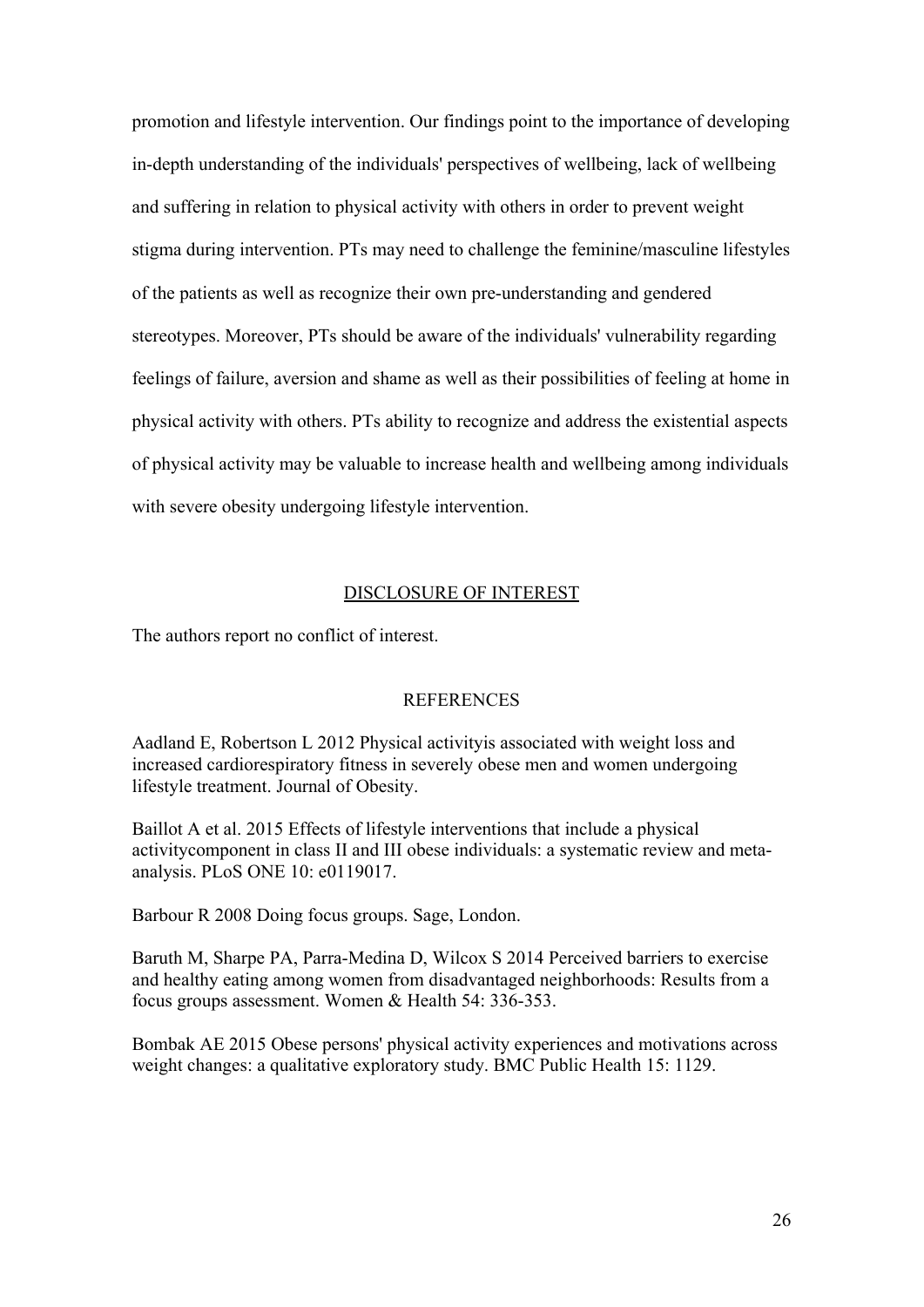Brach JS, Simonsick EM, [Kritchevsky](https://pubmed.ncbi.nlm.nih.gov/?term=Kritchevsky+S&cauthor_id=15066063) S, Yaffe K, Newman AB 2004 The association between physical function and lifestyle activity and exercise in the health, aging and body composition study. Journal of the American Geriatrics Society 52(4): 502-509.

Brinkmann S, Kvale S 2015 Interviews: Learning the craft of qualitative research interviewing (Vol. 3). Thousand Oaks, CA: Sage.

Bullington J 2006 Body and self: a phenomenological study on the ageing body and identity. Medical Humanities 32: 25-31.

Caspersen CJ, [Powell](https://www.ncbi.nlm.nih.gov/pubmed/?term=Powell%20KE%5BAuthor%5D&cauthor=true&cauthor_uid=3920711) KE, [Christenson](https://www.ncbi.nlm.nih.gov/pubmed/?term=Christenson%20GM%5BAuthor%5D&cauthor=true&cauthor_uid=3920711) GM 1985 Physical activity, exercise, and physical fitness: definitions and distinctions for health-related research. Public Health Reports 100: 126-131.

Christiansen B, Borge L, Fagermoen MS 2012 Understanding everyday life of morbidly obese adults-habits and body image. International Journal of Qualitative Studies on Health and Well-being 7:17255.

Churchill S 2012 Resoundings of the flesh: Caring for others by way of "second person" perspectivity. International Journal of Qualitative Studies on Health and Wellbeing 7: 8187.

Colucci E 2007 Focus groups can be fun: the use of activity-oriented questions in focus group discussions. Qualitative Health Research 17:1422-1433.

Côté D, Coutu M 2010 A critical review of gender issues in understanding prolonged disability related to musculoskeletal pain: how are they relevant to rehabilitation? Disability and Rehabilitation 32: 87-102.

Dahl U, Rise MB, Kulseng B, Steinsbekk A 2014 Personnel and Participant Experiences of a Residential Weight-Loss Program. A Qualitative Study. PloS One 9: e100226.

Danielsen KK, Sundgot-Borgen J, Rugseth G 2016 Severe Obesity and the Ambivalence of Attending Physical Activity: Exploring Lived Experiences. Qualitative Health Research 26:685-696.

Danish National Board of Health 2010 Mænds sundhed—en oversigt overmænds sundhedstilstand og en gennemgang af effektive forebyggelsesmetoder [Men's health: An overview of men's health and review of effective prevention methods]. Danish National Board of Health, Copenhagen, Denmark. [https://www.sst.dk/-](https://www.sst.dk/-/media/Udgivelser/2010/Publ2010/CFF/MaendsSundhed/M%C3%A6nds-sundhed,-d-,-Oversigt-over-m%C3%A6nds-sundhedstilstand-og-gennemgang-af-effektive-forebyggelsesmetode.ashx) [/media/Udgivelser/2010/Publ2010/CFF/MaendsSundhed/M%C3%A6nds-sundhed,-d-,-](https://www.sst.dk/-/media/Udgivelser/2010/Publ2010/CFF/MaendsSundhed/M%C3%A6nds-sundhed,-d-,-Oversigt-over-m%C3%A6nds-sundhedstilstand-og-gennemgang-af-effektive-forebyggelsesmetode.ashx) [Oversigt-over-m%C3%A6nds-sundhedstilstand-og-gennemgang-af-effektive](https://www.sst.dk/-/media/Udgivelser/2010/Publ2010/CFF/MaendsSundhed/M%C3%A6nds-sundhed,-d-,-Oversigt-over-m%C3%A6nds-sundhedstilstand-og-gennemgang-af-effektive-forebyggelsesmetode.ashx)[forebyggelsesmetode.ashx](https://www.sst.dk/-/media/Udgivelser/2010/Publ2010/CFF/MaendsSundhed/M%C3%A6nds-sundhed,-d-,-Oversigt-over-m%C3%A6nds-sundhedstilstand-og-gennemgang-af-effektive-forebyggelsesmetode.ashx)

Denison FC, Weir Z, Carver H, Norman JE, Reynolds RM 2015 Physical activity in pregnant women with Class III obesity: A qualitative exploration of attitudes and behaviours. Midwifery 31: 1163-1167.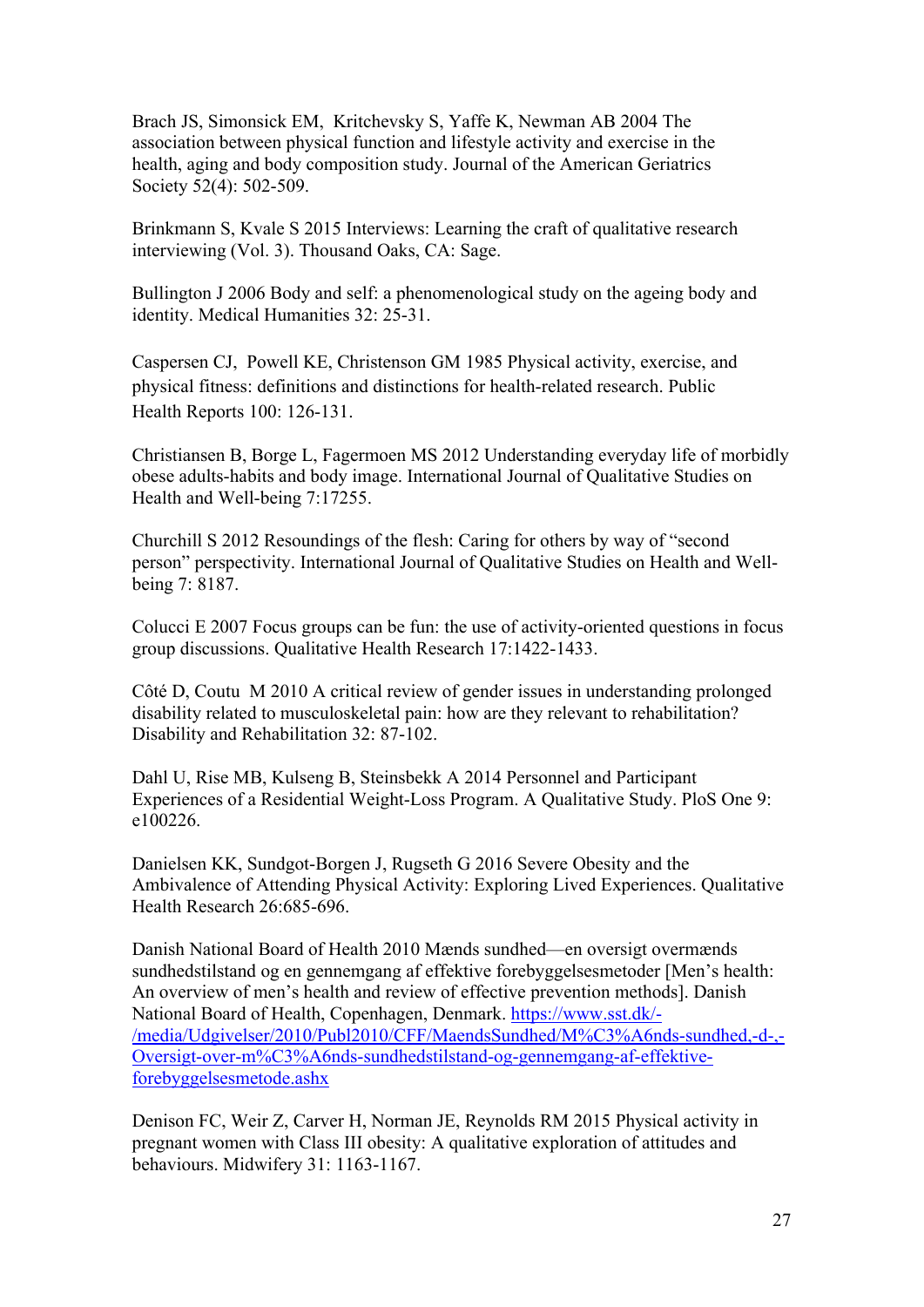Dikareva A, Harvey W, Cicchillitti M, Bartlett S, Andersen R 2016 Exploring perceptions of barriers, facilitators, and motivators to physical activity among female bariatric patients: implications for physical activity programming. American Journal of Health Promotion 30: 536-544.

Donnelly JE, Blair SN, Jakicic JM, Manore MM, Rankin JW, Smith BK 2009 American College of Sports Medicine Position Stand. Appropriate physical activity intervention strategies for weight loss and prevention of weight regain for adults. Medicine and Science in Sports and Exercise 41: 459-471.

Ekkekakis P, Lind E 2006 Exercise does not feel the same when you are overweight: the impact of self-selected and imposed intensity on affect and exertion. International Journal of Obesity 30: 652-660.

Fleming V, Gaidys U, Robb Y 2003 Hermeneutic research in nursing: developing a Gadamerian‐based research method. Nursing Inquiry 10: 113-120.

Fog J 1992 Den moralske grund i det kvalitative forskningsinterview [The moral ground in the qualitative research interview]. Nordisk Psykologi 44: 212-229.

Folkesundhed, Den Nationale Rapport for 2006 Giv borgerne et kram [Give the citizens a hug]." Retrieved 09/06, 2020, from [https://sum.dk/~/media/Filer%20-](https://sum.dk/%7E/media/Filer%20-%20Publikationer_i_pdf/2006/giv_borgerne_et_kram.pdf) [%20Publikationer\\_i\\_pdf/2006/giv\\_borgerne\\_et\\_kram.pdf\)](https://sum.dk/%7E/media/Filer%20-%20Publikationer_i_pdf/2006/giv_borgerne_et_kram.pdf)

Gadamer, HG, Specht EK, Stegmüller W, Connolly JM, Keutner T 1988 Hermeneutics versus science? Three German views. University of Notre Dame Press, Notre Dame.

Gadamer HG, Misgeld D, Nicholson G 1992 Hans-Georg Gadamer on education, poetry, and history: applied hermeneutics. State University of New York Press, Albany.

Gadamer H 1975/2013 Truth and Method. Bloomsbury Publishing, London.

Galvin K, Todres L 2011 Kinds of well-being: A conceptual framework that provides direction for caring. International Journal of Qualitative Studies on Health and Wellbeing 6: 10.3402.

Galvin K, Todres L 2013 Caring and well-being : a lifeworld approach. Routledge, Milton Park, Abingdon, Oxon; New York, NY.

Groven KS, Heggen K 2018 Physiotherapists' encounters with "obese" patients: Exploring how embodied approaches gain significance. Physiotherapy Theory and Practice 34: 346-358.

Groven KS, Engelsrud G 2010 Dilemmas in the process of weight reduction: Exploring how women experience training as a means of losing weight. International Journal of Qualitative Studies on Health and Well-being 5: 10.3402.

Haga BM, Furnes B, Dysvik E, Ueland V 2019a Aspects of well-being when struggling with obesity. International Journal of Qualitative Studies on Health and Well-being 14: 1699637.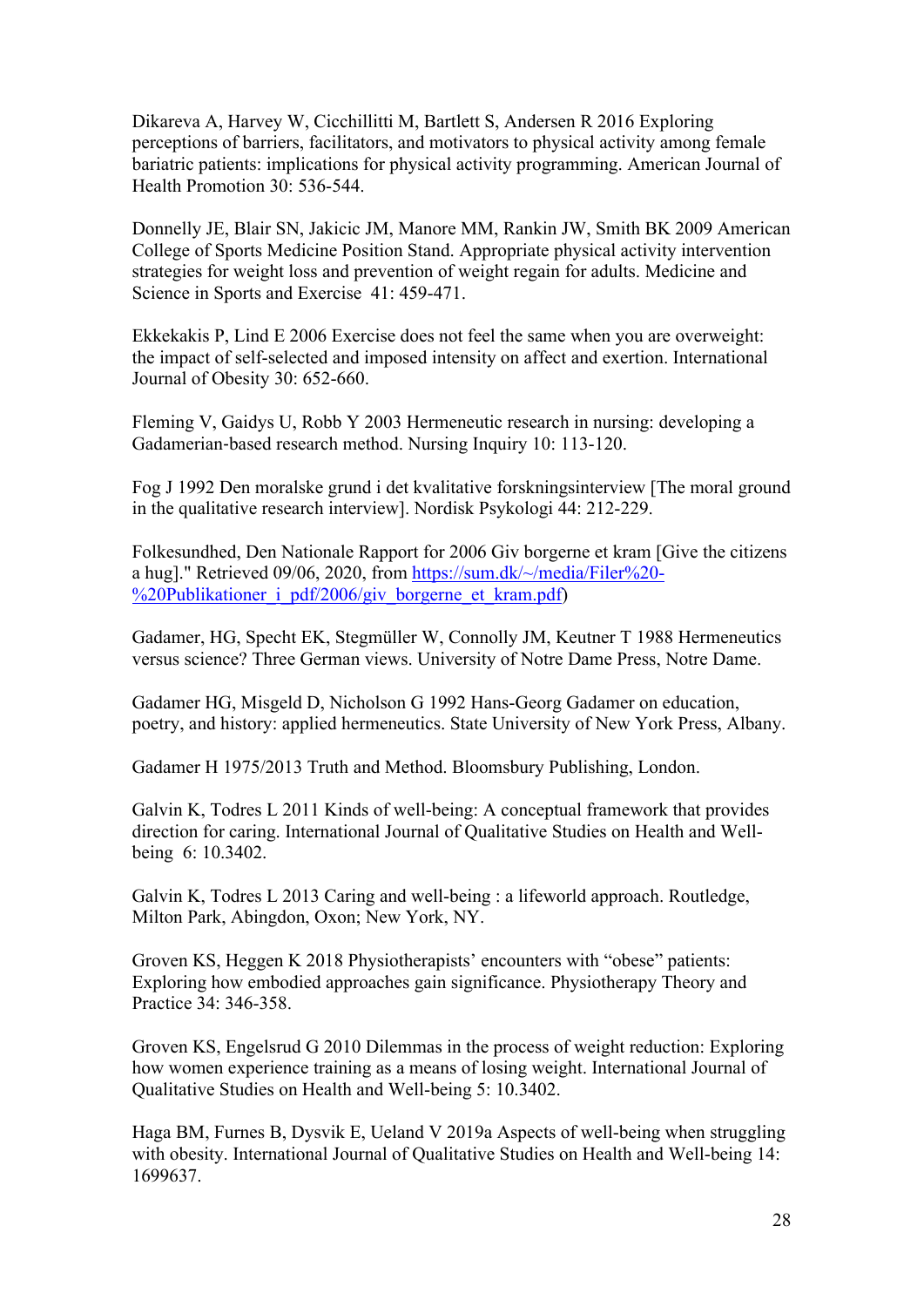Haga BM, Furnes B, Dysvik E, Ueland V 2019b Putting life on hold: lived experiences of people with obesity. Scandinavian Journal of Caring Sciences, .

Han S, Agostini G, Brewis AA, Wutich A 2018 Avoiding exercise mediates the effects of internalized and experienced weight stigma on physical activity in the years following bariatric surgery. BMC Obesity 5: 18.

Heidegger M. 1962/2008 Being and Time. Harper & Row, New York.

Hills AP, Byrne NM 2004 Physical activity in the management of obesity. Clinics in Dermatology 22: 315-318.

Hitch D, Pépin G, Stagnitti K 2014 In the footsteps of Wilcock, part one: the evolution of doing, being, becoming, and belonging. Occupational Therapy in Health Care 28: 231-246.

Holloway I, Galvin K 2016 Qualitative research in nursing and healthcare, John Wiley & Sons.

Holroyd AEM 2007 Interpretive hermeneutic phenomenology: Clarifying understanding. Indo-Pacific Journal of Phenomenology 7.

Hunger JM, Major B, Blodorn A, Miller CT 2015 Weighed down by stigma: how weight-based social identity threat contributes to weight gain and poor health, Social and Personality Psychology Compass 9: 255-268.

Hunt K, Lewars H, Emslie C, Batty GD 2007 Decreased risk of death from coronary heart disease amongst men with higher 'femininity'scores: a general population cohort study. International Journal of Epidemiology 36: 612-620.

Jones I, Brown L, Holloway I 2013 Qualitative research in sport and physical activity. SAGE, London.

Krueger RA, Casey MA 2009 Focus groups: a practical guide for applied research. 4th edn, Sage Publications, Los Angeles.

Lewis S, Thomas SL, Hyde J, Castle DJ, Komesaroff PA 2011A qualitative investigation of obese men's experiences with their weight. American Journal of Health Behavior 35: 458-469.

Lindberg E, Österberg S, Hörberg U 2016 Methodological support for the further abstraction of and philosophical examination of empirical findings in the context of caring science. International Journal of Qualitative Studies on Health and Well-being 11: 30482.

Mik-Meyer N 2014 Health promotion viewed in a critical perspective. Scandinavian Journal of Public Health 42: 31-35.

Monaghan LF, Malson H 2013 It's worse for women and girls': Negotiating embodied masculinities through weight-related talk. Critical Public Health 23: 304-319.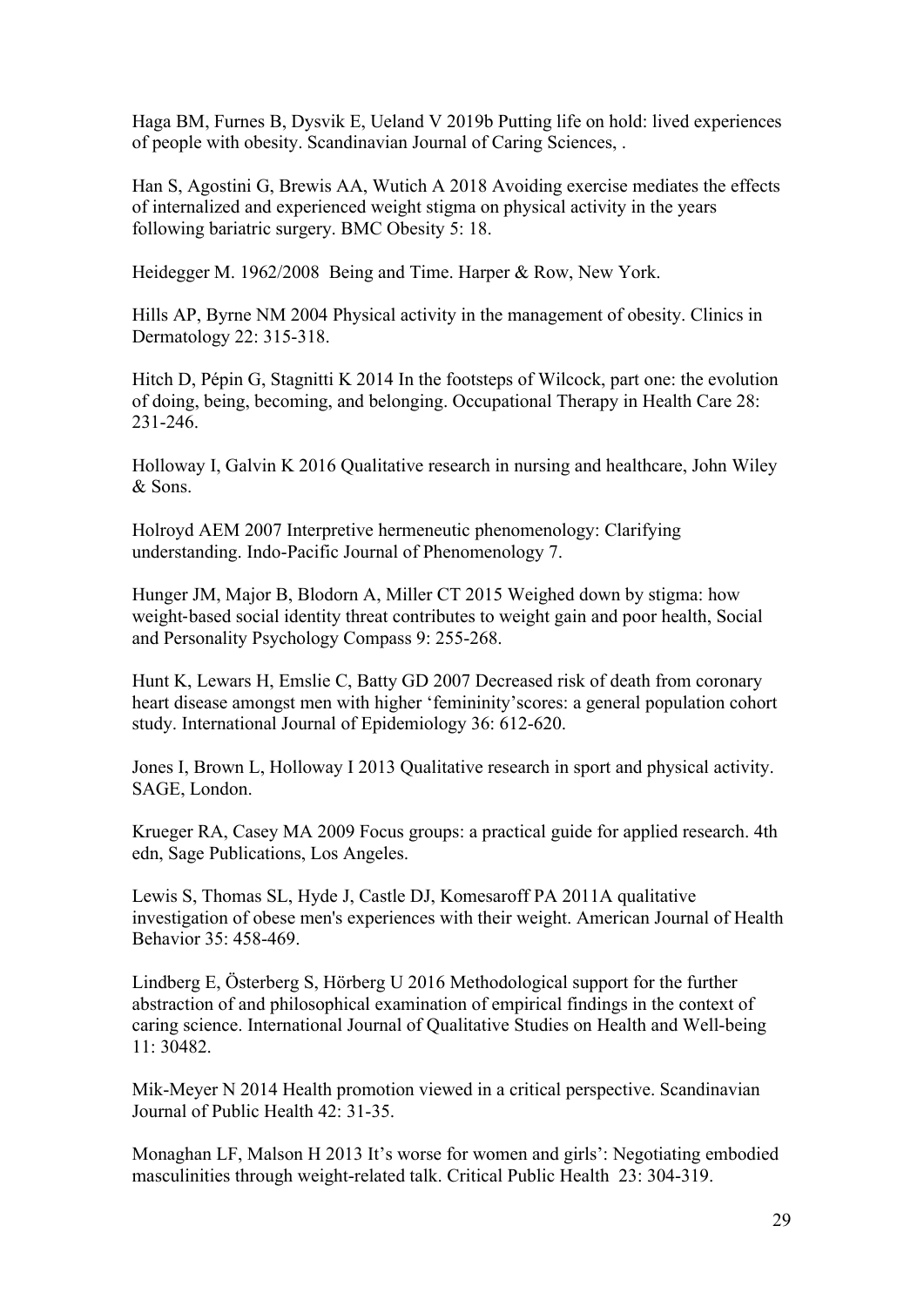Morgan DL 1997 Focus groups as qualitative research. 2nd edn, Sage, Thousand Oaks, Calif.; London.

Natvik E, Råheim M, Andersen JR, Moltu C 2018 Living a successful weight loss after severe obesity. International Journal of Qualitative Studies on Health and Well-being 13: 1487762.

Nussbaum MC 2009 Hiding from humanity: Disgust, shame, and the law. Princeton University Press.

Piana N, Battistini D, Urbani L, Romani G, Fatone C, Pazzagli C, Laghezza L, Mazzeschi C, De Feo P 2013 Multidisciplinary lifestyle intervention in the obese: its impact on patients' perception of the disease, food and physical exercise. Nutrition, Metabolism, and Cardiovascular Diseases 23: 337-343.

Pickett AC, Cunningham GB 2017 Creating Inclusive Physical Activity Spaces: The Case of Body-Positive Yoga. Research Quarterly for Exercise and Sport 88: 329-338.

Pickett AC, Cunningham GB 2016 Physical Activity for Every Body: A Model for Managing Weight Stigma and Creating Body-Inclusive Spaces. Quest 69 : 19-36.

Psychiatric Center North Zealand and Psychiatric Research Unit 2017 The WHO-5. Capital Region, Copenhagen Denmark. [https://www.psykiatri-regionh.dk/who-](https://www.psykiatri-regionh.dk/who-5/Pages/default.aspx)[5/Pages/default.aspx.](https://www.psykiatri-regionh.dk/who-5/Pages/default.aspx)

Puhl RM, Heuer CA 2010 Obesity stigma: important considerations for public health. American Journal of Public Health 100: 1019-1028.

Puhl RM, Heuer CA 2009 The stigma of obesity: a review and update. Obesity 17: 941-964.

Rand K, Vallis M, Aston M, Price S, Piccinini-Vallis H, Rehman L, Kirk SF 2017 It is not the diet; it is the mental part we need help with. A multilevel analysis of psychological, emotional, and social well-being in obesity. International Journal of Qualitative Studies on Health and Well-being 12: 1306421.

Saltonstall R 1993 Healthy bodies, social bodies: men's and women's concepts and practices of health in everyday life. Social Science & Medicine 36: 7-14.

Setchell J, Gard M, Jones L, Watson B 2017 Addressing weight stigma in physiotherapy: Development of a theory-driven approach to (re) thinking weight-related interactions. Physiotherapy Theory and Practice 33: 597-610.

Setchell J, Watson B, Jones L, Gard M 2015 Weight stigma in physiotherapists: implications for education, practice and physiotherapy. Physiotherapy 101: e1369 e1370.

Setchell J, Watson BM, Gard M, Jones L 2016 Physical Therapists' Ways of Talking About Overweight and Obesity: Clinical Implications. Physical Therapy 96: 865.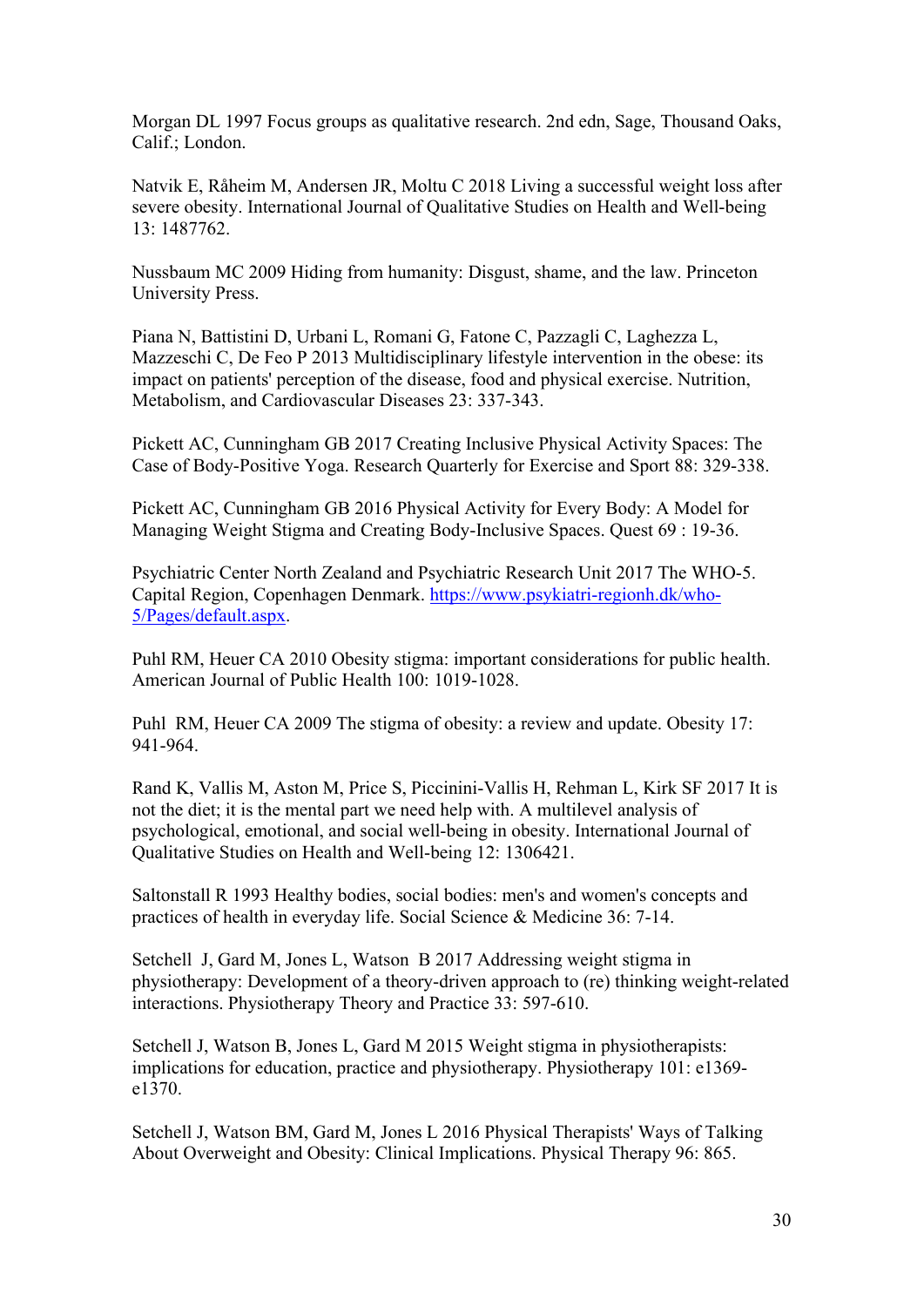Short SE, Yang YC, Jenkins, TM 2013 Sex, gender, genetics, and health. American Journal of Public Health 103: S93-S101.

Skea ZC, Aceves-Martins M, Robertson C, De Bruin M, Avenell A, REBALANCE Team 2019 Acceptability and feasibility of weight management programmes for adults with severe obesity: a qualitative systematic review. BMJ Open 9: e029473-2019- 029473.

Smythe EA, Ironside PM, Sims SL, Swenson MM, Spence DG 2008 Doing Heideggerian hermeneutic research: A discussion paper. International Journal of Nursing Studies 45: 1389-1397.

Tarrant M, Khan SS, Farrow CV, Shah P, Daly M, Kos K 2017 Patient experiences of a bariatric group programme for managing obesity: A qualitative interview study. British Journal of Health Psychology 22: 77-93.

Tate DF, Jeffery RW, Sherwood NE, Wing RR 2007 Long-term weight losses associated with prescription of higher physical activity goals. Are higher levels of physical activity protective against weight regain? The American Journal of Clinical Nutrition 85: 954-959.

Temple Newhook J, Gregory D, Twells L 2015 'Fat girls' and 'big guys': gendered meanings of weight loss surgery. Sociology of Health & Illness 37: 653-667.

Thomas SL, Hyde J, Karunaratne A, Kausman R, Komesaroff PA 2008" They all work... when you stick to them": A qualitative investigation of dieting, weight loss, and physical exercise, in obese individuals. Nutrition Journal 7: 34.

Todres, L. and Galvin K (2005). "Pursuing both breadth and depth in qualitative research: illustrated by a study of the experience of intimate caring for a loved one with Alzheimer's disease. International Journal of Qualitative Methods 4: 20-31

Todres L, Galvin K 2010 "Dwelling-mobility": An existential theory of well-being. International Journal of Qualitative Studies on Health and Well-being 5: 10.3402.

Toft BS, Galvin K, Nielsen CV, Uhrenfeldt L 2020. Being active when living within a large body: experiences during lifestyle intervention. International Journal of Qualitative Studies on Health and Well-being 10: 1736769.

Toft BS Nielsen CV Uhrenfeldt L 2020 Balancing one's mood: experiences of physical activityin adults with severe obesity 18 months after lifestyle intervention. Zeitschrift für Evidenz, Fortbildung und Qualitaet im Gesundheitswesen : .

Toft BS, Uhrenfeldt L 2015 The lived experiences of being physically active when morbidly obese: A qualitative systematic review. International Journal of Qualitative Studies on Health and Well-being 10: 28577.

Ueland V 2019 Stigmatisation and shame-a qualitative study of living with obesity. Norwegian Journal of Clinical Nursing/Sykepleien Forskning, 14: e-77012.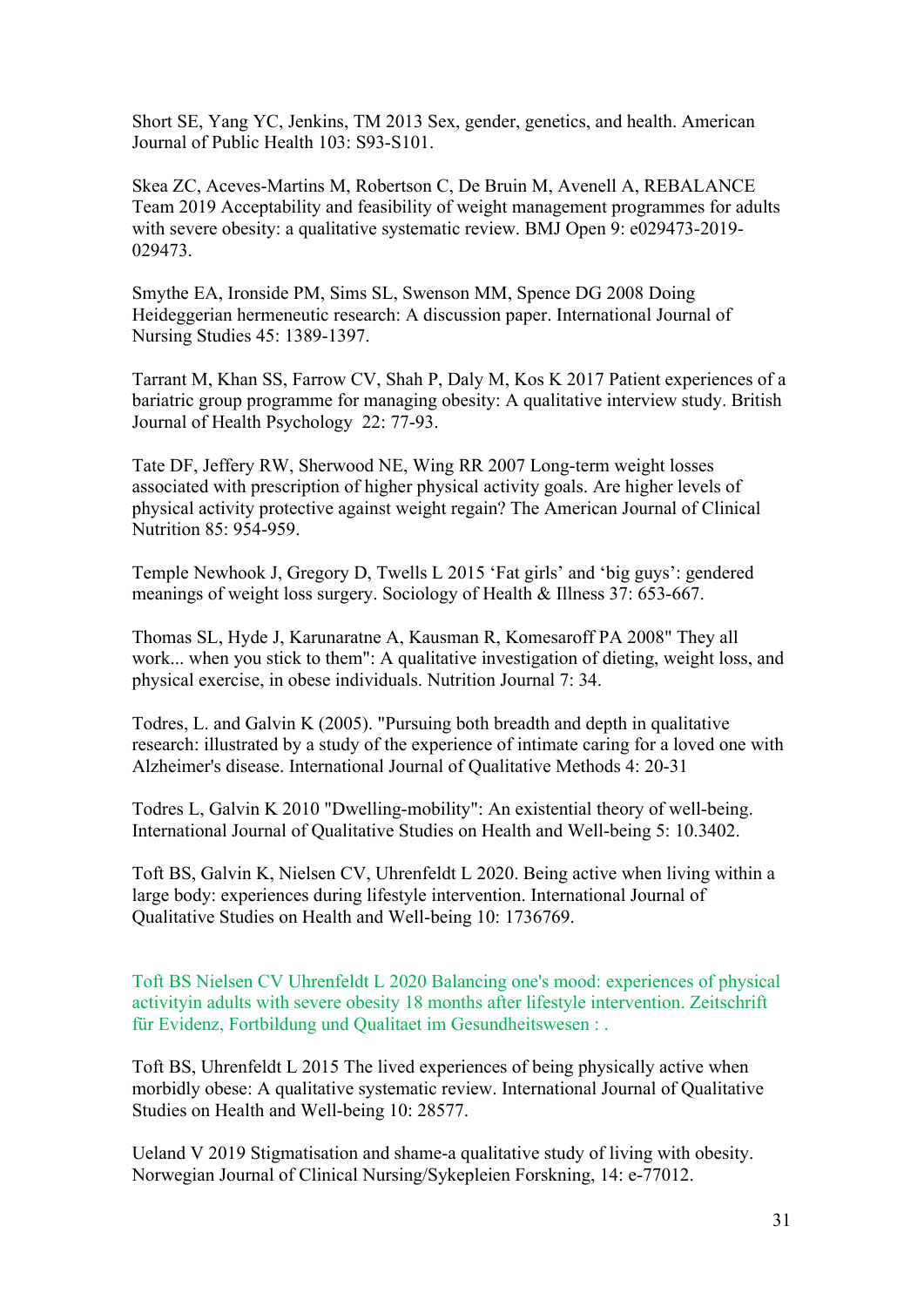Ueland V, Dysvik E, Furnes B 2020 Living With Obesity: Expressions of Longing. SAGE Open Nursing 6: 2377960819901193.

Ueland V, Furnes B, Dysvik E, Rørtveit K 2019 Living with obesity—existential experiences. International Journal of Qualitative Studies on Health and Well-being 14: 1651171.

Vartanian LR, Novak SA 2011 Internalized societal attitudes moderate the impact of weight stigma on avoidance of exercise. Obesity 19: 757-762.

Wadden TA, Butryn ML, Byrne KJ 2004 Efficacy of Lifestyle Modification for Long-Term Weight Control. Obesity Research 12: 151-162.

White A, McKee M, Richardson N, Visser R, Madsen SA, Sousa B, Hogston R, Zatonski W, Makara P 2011 Europe's men need their own health strategy. BMJ (Clinical research ed) 343: d7397.

Wiklund M, Olsen MF, Willen C 2011 Physical activity as viewed by adults with severe obesity, awaiting gastric bypass surgery. Physiotherapy Research International : The Journal for Researchers and Clinicians in Physical Therapy 16: 179-186.

World Health Organization (WHO) 2014 Obesity and inequities. Guidance for addressing inequities in overweight and obesity. http://www.euro.who.int/\_data/assets/pdf\_file/0003/247638/obesity-090514.pdf.

World Health Organization (WHO) 1986 Ottawa Charter for Health Promotion. [http://www.bvsde.paho.org/bvsacd/cd68/paho557/annex.pdf.](http://www.bvsde.paho.org/bvsacd/cd68/paho557/annex.pdf)

World Medical Association 2013 Declaration of Helsinki: ethical principles for medical research involving human subjects. Jama 310: 2191-2194.

Young IM 2002 Lived body vs gender: Reflections on social structure and subjectivity. Ratio 15: 410-428.